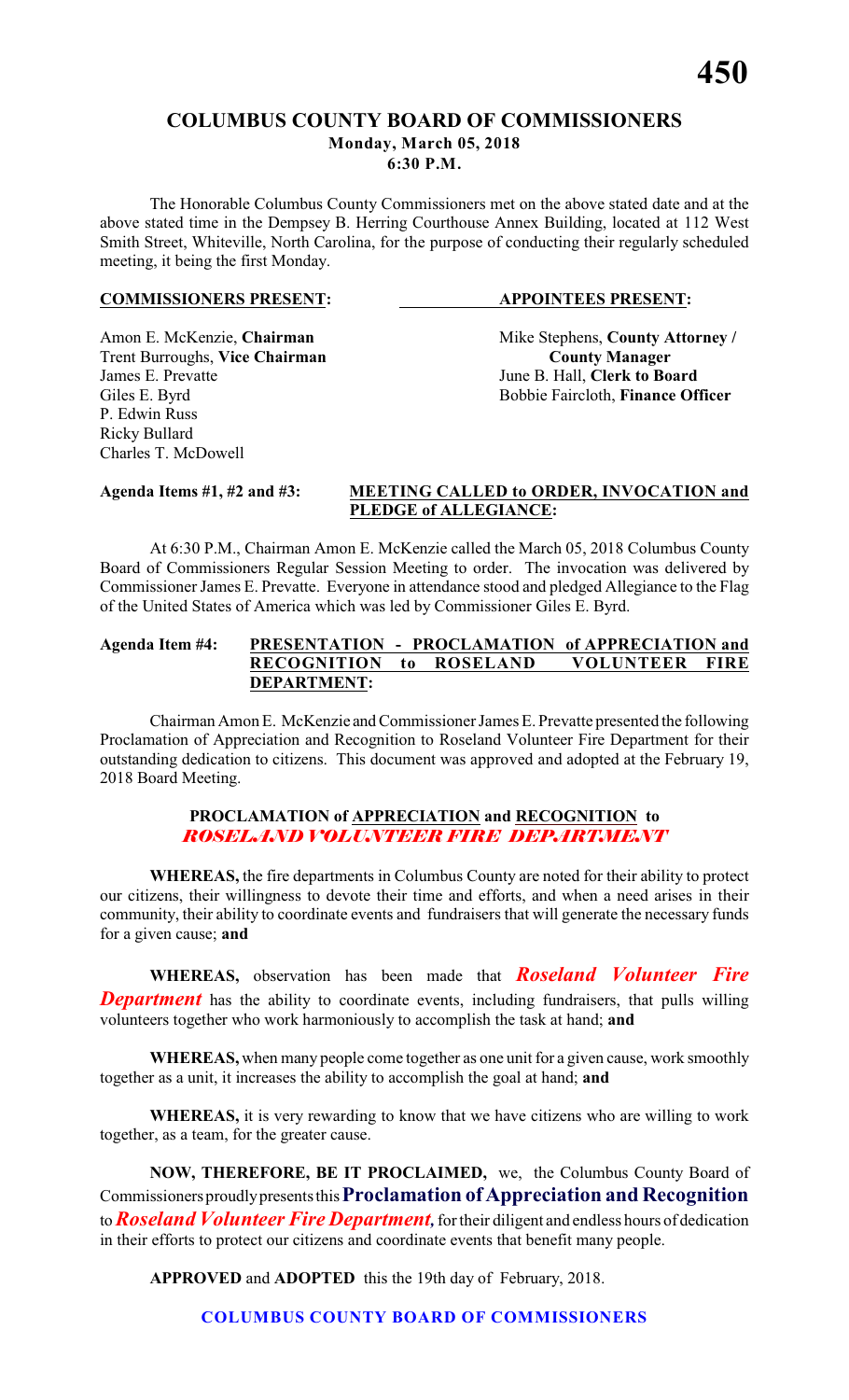/s/ *AMON E. McKENZIE***, Chairman, D-I** */s/ TRENT BURROUGHS***, Vice Chairman, D-V /s/** *JAMES E. PREVATTE, D-II /s/ GILES E. BYRD, D-III /s/ P. EDWIN RUSS, D-IV /s/ RICKY BULLARD, D-VI /s/ CHARLES T. McDOWELL, D-VII /s/ JUNE B. HALL***, Clerk to Board /s/** *MICHAEL H. STEPHENS***, County Manager/Attorney**

### **Agenda Item #5: PRESENTATION - RETIREMENT PLAQUE:**

Commissioner James E. Prevatte presented the following plaque to Debra E. Epps for her thirty (30) years of service to the Columbus County Finance Department.

# *PRESENTED TO DEBRA E. EPPS IN GRATEFUL APPRECIATION FOR YOUR DEDICATION AND LOYALTY TO COLUMBUS COUNTY FINANCE DEPARTMENT*

*07-05-1988 - 02-28-2018*

*\* \* \* \* \* \* \**

#### *COLUMBUS COUNTY BOARD OF COMMISSIONERS*

## **Agenda Item #6: BOARD MINUTES APPROVAL:**

Commissioner Russ made a motion to approve the February 19, 2018 Regular Session Board Meeting Minutes, with one (1) correction on Page 447, seconded by Commissioner McDowell. The motion unanimously passed.

#### **AGENDA ADD-ON:**

Chairman McKenzie stated he needed to add Closed Session to the Agenda in Accordance with N.C.G.S. § 143-318.11(a) (6) Personnel.

Commissioner Russ made a motion to add Closed Session to the Agenda in Accordance with N.C.G.S. § 143-318.11(a) (6) Personnel, seconded by Commissioner Byrd. The motion unanimously passed.

### **Agenda Item #7: PUBLIC INPUT:**

Chairman McKenzie opened the floor for Public Input, and requested the personnel from the Social Services Department to come to the front, and stated the following:

- 1. We appreciate your hard work and dedication in the job you do for Columbus County;
- 2. When we look at the budget, your salaries will be reviewed and we will place consideration on them, and will do the best we can with the funds we have to work with; **and**
- 3. We all appreciate the work you do for Columbus County.

### **Agenda Item #8: AUDIT - PRESENTATION of FISCAL YEAR ENDED JUNE 30, 2017 AUDIT:**

Alan Thompson, Thompson, Price, Scott Adam, PA, presented the following Fiscal Year End June 30 2017 Audit to the Board for acceptance.

February 15, 2018

To the Board of Commissioners Columbus County Whiteville, North Carolina

We have audited the financial statements of the governmental activities, the business-type activities, the aggregate discretely presented component units, each major fund, and the aggregate remaining fund information of Columbus County for the year ended June 30, 2017. Professional standards require that we provide you with information about our responsibilities under generally accepted auditing standards,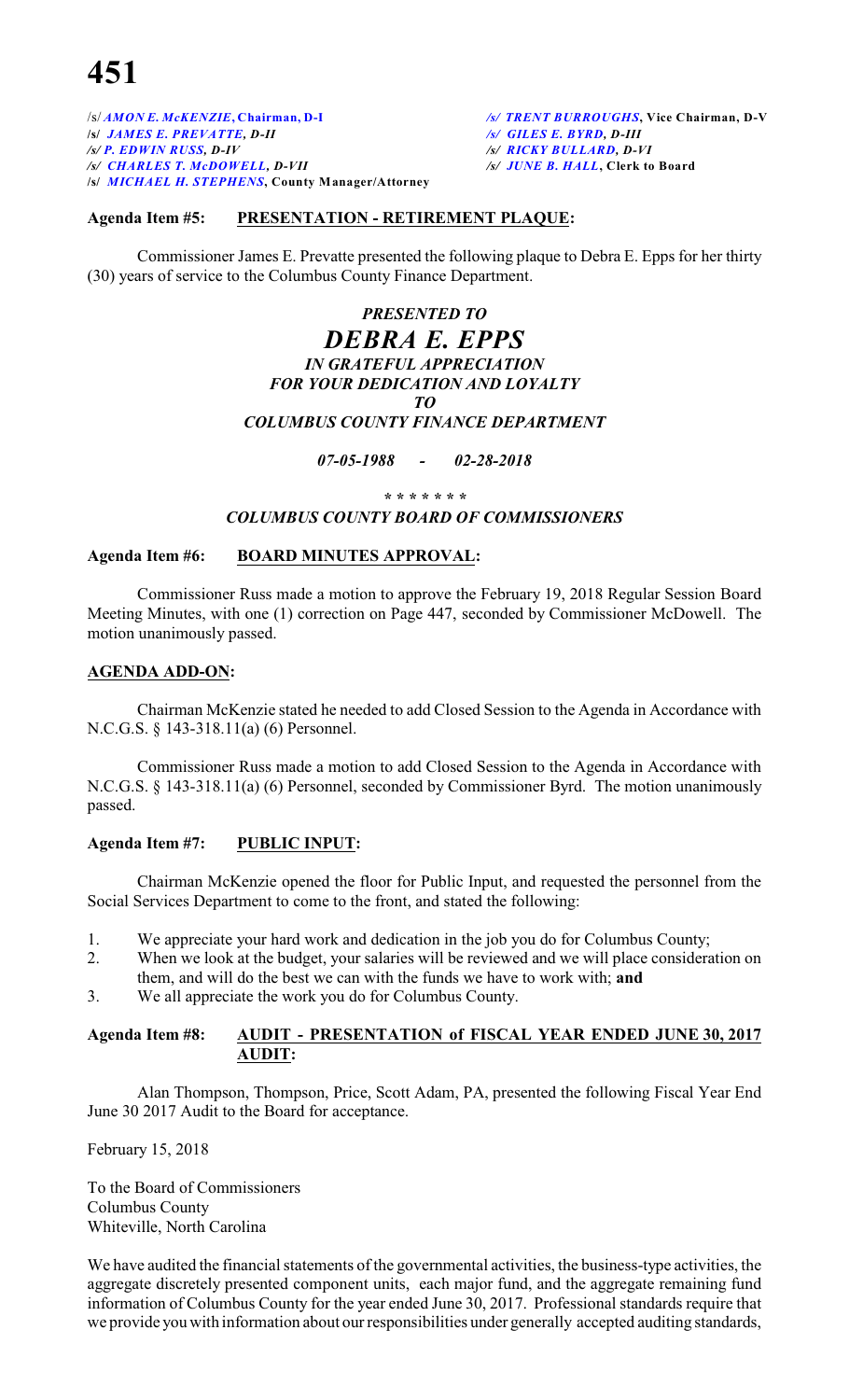Government Auditing Standards and the Uniform Guidance, as well as certain information related to the planned scope and timing of our audit. We have communicated such information in our letter to you dated June 22, 2017. Professional standards also require that we communicate to you the following information related to our audit.

# **Significant Audit Findings**

# **Qualitative Aspects of Accounting Practices**

Management is responsible for the selection and use of appropriate accounting policies. The significant accounting policies used by Columbus County are described in Note 1 to the financial statements. No new accounting policies were adopted and the application of existing policies was not changed during the year. We noted no transactions entered into by Columbus County during the year that were both significant and unusual, and of which, under professional standards, we are required to inform you, or transactions for which there is a lack of authoritative guidance or consensus. All significant transactions have been recognized in the financial statements in the proper period.

Accounting estimates are an integral part of the financial statements prepared by management and are based on management's knowledge and experience about past and current events and assumptions about future events. Certain accounting estimates are particularly sensitive because of their significance to the financial statements and because of the possibility that future events affecting them may differ significantly from those expected. Significant estimate(s) for the County are allowance for doubtful accounts and depreciation.

The disclosures in the financial statements are neutral, consistent, and clear. Certain financial statement disclosures are particularlysensitive because of their significance to the financial statement users. There are no such disclosures identified.

# **Difficulties Encountered in Performing the Audit**

We encountered no significant difficulties in dealing with management in performing and completing our audit.

### **Corrected and Uncorrected Misstatements**

Professional standards require us to accumulate all known and likely misstatements identified during the audit, other than those that are trivial, and communicate them to the appropriate level of management. Management has corrected all such misstatements. Some of the misstatements detected as a result of audit procedures and corrected by management were material, either individually or in the aggregate, to each opinion unit's financial statement taken as a whole.

### **Disagreements with Management**

For purposes of this letter, professional standards define a disagreement with management as a financial accounting, reporting, or auditing matter, whether or not resolved to our satisfaction, that could be significant to the financial statements or the auditor's report. We are pleased to report that no such disagreements arose during the course of our audit.

### **Management Representation**

We have requested certain representations from management that are included in the management representation letter dated February 15, 2018.

### **Management Consultations with Other Independent Accountants**

In some cases, management may decide to consult with other accountants about auditing and accounting matters, similar to obtaining a "second opinion" on certain situations. If a consultation involves application of an accounting principle to the governmental unit's financial statements or a determination of the type of auditor's opinion that may be expressed on those statements, our professional standards require the consulting accountant to check with us to determine that the consultant has all the relevant facts. To our knowledge, there were no such consultations with other accountants.

### **Other Auditing Findings or Issues**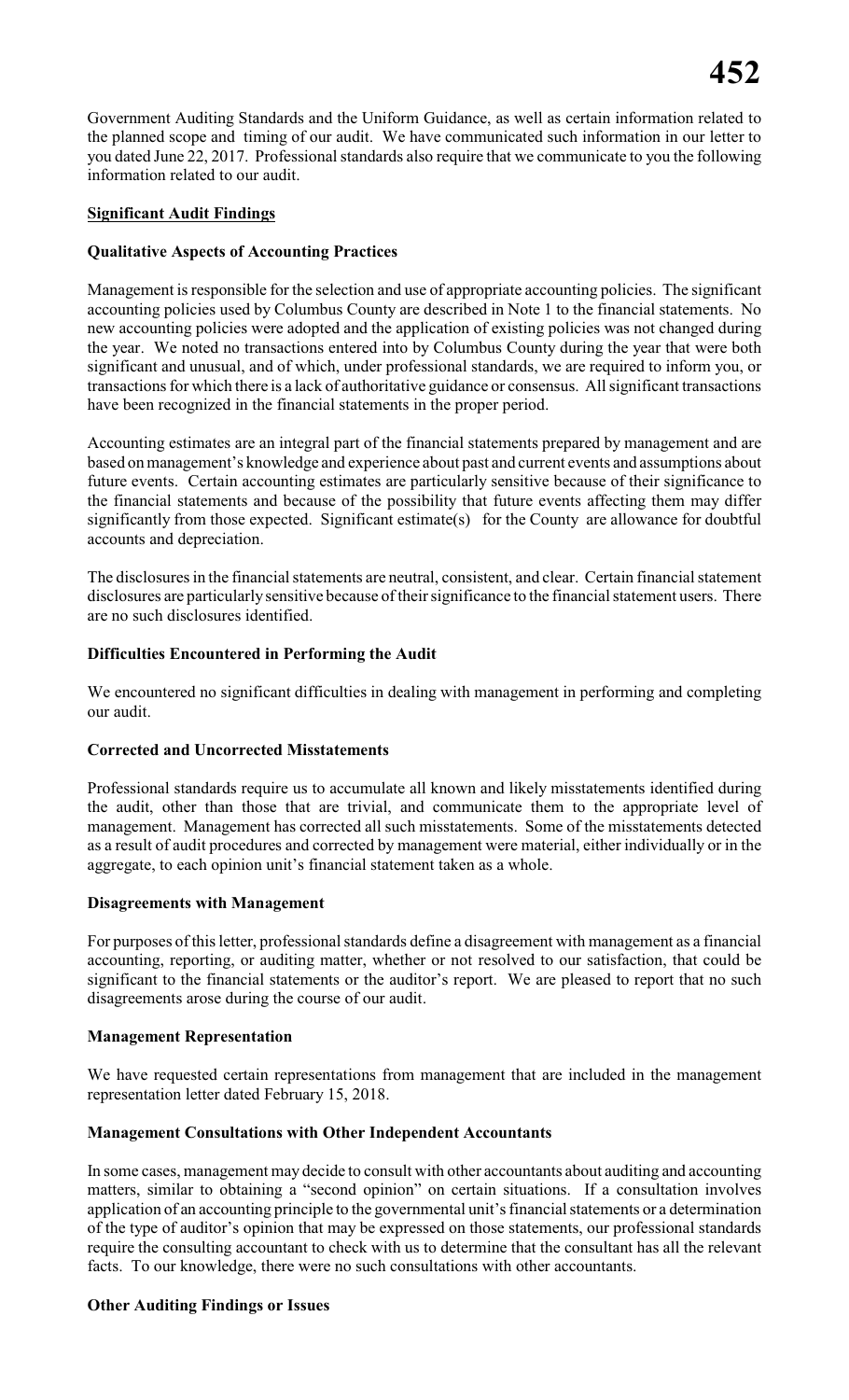We generally discuss a variety of matters, including the application of accounting principles and auditing standards, with management each year prior to retention as Columbus County's auditors. However, these discussions occurred in the normal course of our professional relationship and our responses were not a condition to our retention.

In reviewing the investment policy, it was noted that there were various reports that should be provided to the Board each year to ensure that the investment accounts are properlymonitored. The Board should ensure that the policy is enforced.

The balance sheets (especially the general fund) required several adjustments to correct the balances. These accounts should be monitored closely throughout the year and reconciled timely. Bank reconciliations should be prepared each month, and subsidiary ledgers should be reconciled throughout the year.

There are several projects that need to be closed out. Please review all funds and close out and capitalize projects that should be capitalized.

When we performed revenue testing, we noticed that some departments are not turning in receipts daily as is required by the policy. In addition, G.S. 159-32 requires that deposits over \$250 are made each day. The County makes daily deposits, but should make sure they enforce each department to turn in receipts each day.

We understand that an efficiency study was done in the previous year, which determined that the County would benefit from consolidating the Water Districts into one fund. However, the County has bond covenants that are associated with each Water District separately, so the records have to be kept separate. The County elected to consolidate these funds as suggested by the efficiency study, but the records had to be broken out for financial statements purposes. We suggested in last two year's audit that these Districts be kept separate to avoid having to separate the information at year end for financial statement purposes. However, they were consolidated again, so additional time was required to separate this information back out as required by bond covenants.

# **Other Matters**

We applied certain limited procedures to the Law Enforcement Officer's Special Separation Allowance, Healthcare Benefit, Schedule of County's Proportionate Share of Net Pension Assets (LGERS), Schedule of CountyContributions(LGERS), Schedule of County's Proportionate Share of Net Pension Asset (ROD) and Schedule of County Contributions (ROD), which is required supplementary information (RSI) that supplements the basic financial statements. Our procedures consisted of inquires of management regarding the methods of preparing the information and comparing the information for consistency with management's responses to our inquires, the basic financial statements, and other knowledge we obtained during our audit of the basic financial statements. We did not audit the RSI and do not express an opinion or provide any assurance on the RSI.

We were engaged to report on the combining and individual non-major fund statement schedules, budgetary schedules, and other schedules, and the schedule of expenditures of federal and State awards, which accompany the financial statements but are not RSI. With respect to this supplementary information, we made certain inquires of management and evaluated the form, content, and methods of preparing the information to determine that the information complies with accounting principles generally accepted in the United States of America, the method of preparing it has not changed from the prior period, and the information is appropriate and complete in relation to our audit of the financial statements. We compared and reconciled the supplementary information to the underlying accounting records used to prepare the financial statements or to the financial statements themselves.

# **Restriction on Use**

This information is intended solely for the use of the Board of Commissioners and management of Columbus County and is not intended to be and should not be used by anyone other than these specified parties.

Very truly yours, /s/ **Thompson, Price, Scott, Adams and Co., P.A.**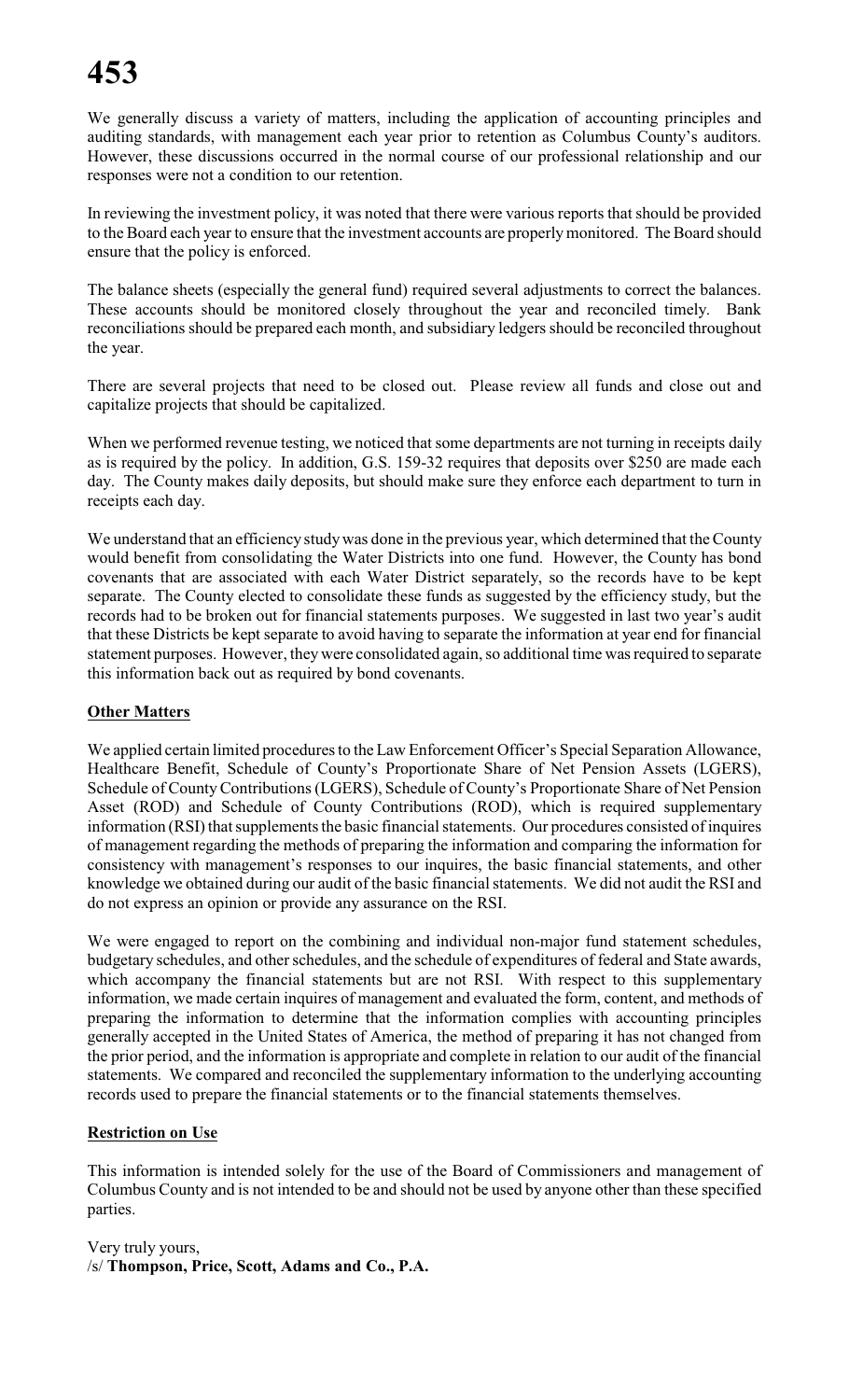### **MOTION to ACCEPT:**

Commissioner Byrd made a motion to accept the Fiscal Year Ended June 30, 2017 Audit, seconded by Commissioner Prevatte. The motion unanimously passed.

# **Agenda Item #9: PUBLIC TRANSPORTATION - SYSTEM SAFETY PROGRAM:**

Joy Jacobs, Public Transportation Director, requested Board approval of the System Safety Program (SSP) for Columbus County Transportation.

Commissioner Russ made a motion to approve the System Safety Program (SSP) for Columbus County Transportation, seconded by Commissioner Byrd. The motion unanimously passed. A copy of this information will be kept in the Public Transportation Office, for review.

# **Agenda Item #10: AGING - DEPARTMENTAL UPDATE:**

Amanda Harrelson, Department of Aging Director, delivered the following Departmental Update.

We have served the following services to the seniors of Columbus County from **July 1, 2016 to June 30, 2017**.

| <b>SERVICE</b>                     | <b>SENIORS/CLIENTS</b>   | <b>QUANTITY</b>                 |
|------------------------------------|--------------------------|---------------------------------|
| Home Delivered Meals               | 70 seniors               | 10,748 meals                    |
| Congregate Meals                   | 329 seniors              | 27,906 meals                    |
| Title III-B:<br>Level 2<br>Level 3 | 24 seniors<br>20 seniors | 11,428 hours<br>7,611 hours     |
| <b>Family Caregiver HIS</b>        | 16 seniors               | $1,271$ hours                   |
| CAP - Case Management              | 138 clients              | 11,631 units $(15 \text{ min})$ |
| CAP - In-Home Services             | 47 clients               | 47,875 hours                    |
| <b>PCS</b>                         | 41 clients               | 18,958 hours                    |
| Ensure                             | 525 clients              |                                 |
| <b>Prescription Drug Program</b>   | 390 clients              |                                 |
| Minor Home Repair                  | 27 ramps                 |                                 |

We have served the following services to the seniors of Columbus County from **July 1, 2017 to December 31, 2017**.

| <b>SERVICE</b>                     | <b>SENIORS/CLIENTS</b>   | <b>QUANTITY</b>                  |
|------------------------------------|--------------------------|----------------------------------|
| <b>Home Delivered Meals</b>        | 62 seniors               | 8,250 meals                      |
| Congregate Meals                   | 339 seniors              | 14,694 meals                     |
| Title III-B:<br>Level 2<br>Level 3 | 17 seniors<br>14 seniors | $4,191$ hours<br>3,241 hours     |
| <b>Family Caregiver HIS</b>        | 4 seniors                | 169 hours                        |
| CAP - Case Management              | 121 clients              | $5,038$ units $(15 \text{ min})$ |
| CAP - In-Home Services             | 35 clients               | 23,910.50 hours                  |
| <b>PCS</b>                         | 29 clients               | 9,269.75 hours                   |
| Ensure                             | 493 clients              |                                  |
| <b>Prescription Drug Program</b>   | 375 clients              |                                  |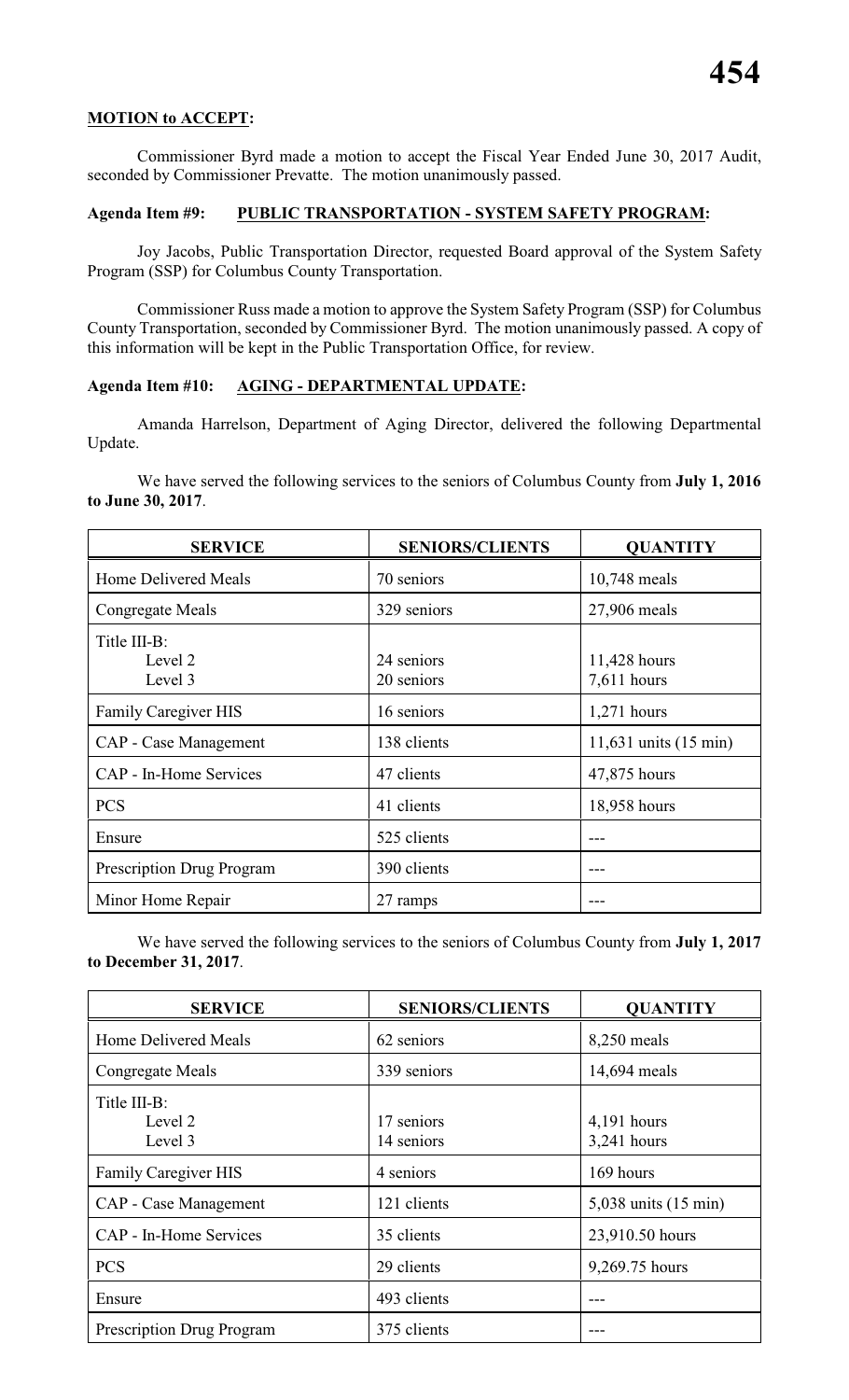# **Agenda Item #11: RESOLUTION - REQUEST RED-CROSS PERMANENT STAFF PERSON in COLUMBUS COUNTY:**

David McPherson, Chairman of Local Emergency Planning Committee, requested a permanent staff person be located in Columbus County.

### **RESOLUTION to REQUEST RED CROSS PERMANENT OFFICE and STAFF PERSON in COLUMBUS COUNTY**

**WHEREAS,** Red Cross has five (5) lines of service which are: (1) Disaster Relief, (2) Service to the Armed Forces; (3) Blood Services; (4) Health and Safety (CPR, First Aid, etc.); and (5) International Services; **and**

**WHEREAS,** at the present time, the County of Columbus does not have a Red Cross office or staff person; **and**

**WHEREAS,** the lack of a permanent staff person and office, delays response time in times of need and crisis; **and**

**WHEREAS,** the delay time in contacting a person at Red Cross has resulted in much confusion and frustration for our citizens; **and**

**WHEREAS,** Red Cross is a treasured asset for everyone and valued as a beneficial foundation in times of need; **and**

**WHEREAS,** the location of a site in Columbus County, North Carolina would ease worry by our citizens in their times of need and crisis.

**NOW, THEREFORE, BE IT RESOLED,** we, the Columbus County Board of Commissioners are requesting that a Red Cross office and a permanent staff person be located in Columbus County.

**APPROVED** and **ADOPTED** this the  $5<sup>th</sup>$  day of March, 2018.

| <b>COLUMBUS COUNTY BOARD OF COMMISSIONERS</b>    |                                              |  |  |  |  |
|--------------------------------------------------|----------------------------------------------|--|--|--|--|
| /s/ AMON E. McKENZIE, Chairman                   | /s/ TRENT BURROUGHS. Vice Chairman           |  |  |  |  |
| <b>S JAMES E. PREVATTE</b>                       | $\sqrt{s}$ GILES E. BYRD                     |  |  |  |  |
| <b>S P. EDWIN RUSS</b>                           | /s/ RICKY BULLARD                            |  |  |  |  |
| <b>SCHARLES T. McDOWELL</b>                      | <i>Isl JUNE B. HALL</i> , Clerk to the Board |  |  |  |  |
| /s/ MICHAEL H. STEPHENS, County Manager/Attorney |                                              |  |  |  |  |

Commissioner Bullard made a motion to approve and adopt the Resolution to Request Red Cross Permanent Office and Staff Person in Columbus County, seconded by Commissioner McDowell. The motion unanimously passed.

# **Agenda Item #12: PROCLAMATION - PROCLAMATION of MARCH as AMERICAN RED CROSS MONTH in COLUMBUS COUNTY:**

Michael H. Stephens, County Manager / Attorney, requested Board approval and adoption of the following Proclamation of March as American Red Cross Month in Columbus County.

# **PROCLAMATION of MARCH as AMERICAN RED CROSS MONTH in COLUMBUS COUNTY**

**WHEREAS,** America has always been a place of humanitarian action and compassion—a place where people take care of each other, and are always willing to reach out and take care of others in need, whether they are down the block or around the globe. That American desire to put our compassion into action is deeply rooted in the character of Columbus County; **and**

**WHEREAS,** for many years, the Red Cross has been the place where citizens join together, and the generosity and compassion ofthe American people finds purpose. It's been the place where someone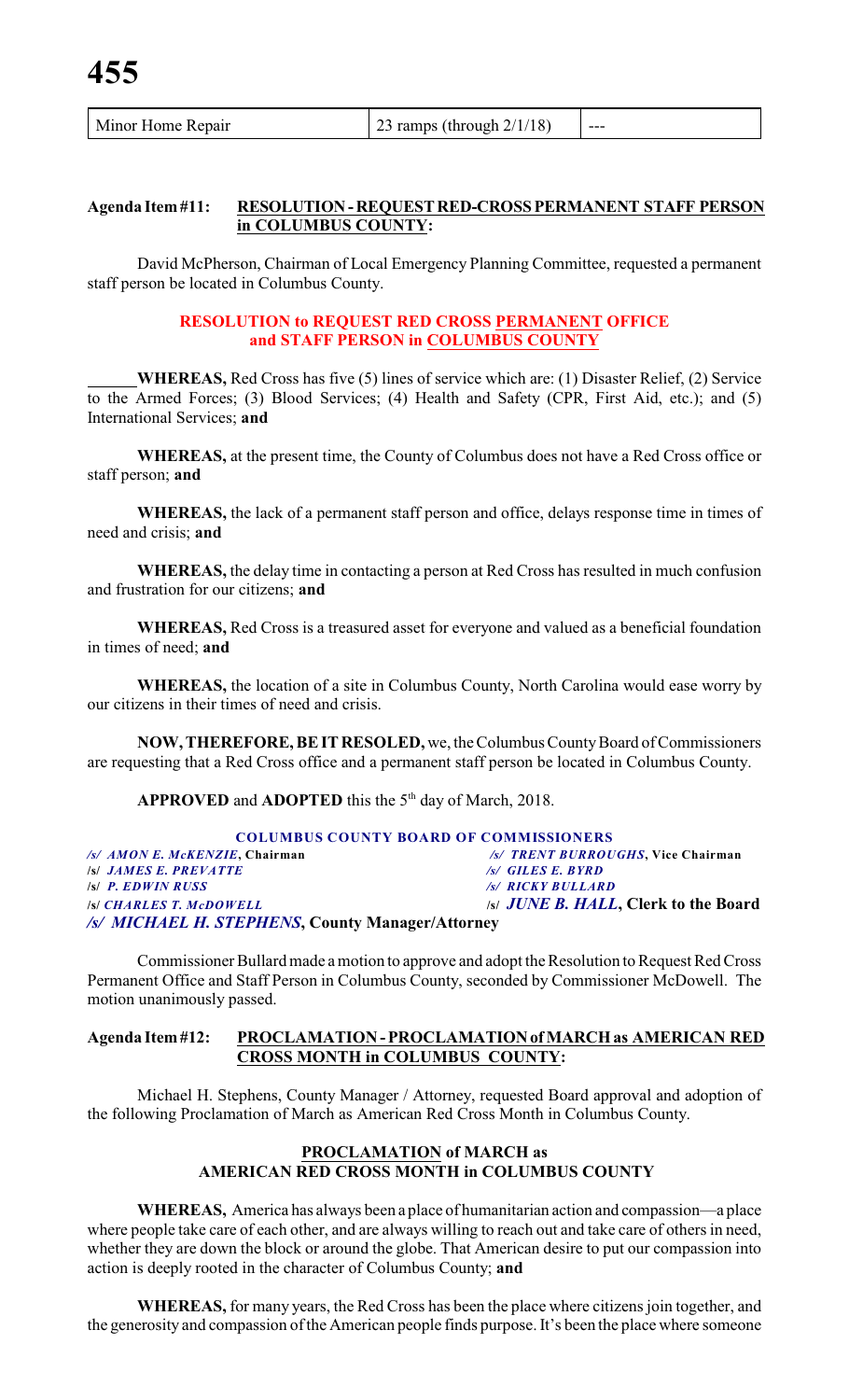who may not know you will still give you their blood or provide you with shelter. Never was this more evident than when hurricanes pound the east coast and Columbus County. Columbus County responded swiftly and generously, and in overwhelming numbers chose their Red Cross as the place to turn their caring into action; **and**

**WHEREAS,** Columbus County responds to many disasters each year. Often, this response is to events that don't make headlines, such as the home fires that disrupted lives across Columbus County. Our Red Cross and its corps of volunteers are among the first on the scene, providing food, shelter, grief counseling and more. During hurricane season alone, Red Cross chapters across the country work together to provide shelter and serve meals; **and**

**WHEREAS,** Columbus County turns to the Red Cross for many of the things that make this Columbus County stronger and safer. A large portion of our critical blood supply is collected by the Red Cross. Many citizens choose the Red Cross as the place to donate the gift of life and also turn to the Red Cross to learn lifesaving skills such as first aid and CPR; **and**

**WHEREAS,** the Red Cross continues to provide support and comfort to our military families. They brief reserves and National Guard troops and their families on how to access Red Cross services and connect loved ones separated by war and conflict; **and**

**WHEREAS,** recognizing that suffering knows no borders, the Red Cross provides assistance during international emergencies, such as the Tsunami. They have also spearheaded a campaign to immunize millions of African children against measles, a disease nearly forgotten in America, but a deadly killer in other parts of the world; **and**

**WHEREAS,** in America, we may not all look the same, dress the same or sound the same, but we share a common spirit that binds us together when times are tough and unites us in action when someone is suffering. Like a mirror on America, the Red Cross shows us the best possible reflection of ourselves. In celebrating American Red Cross Month, we are celebrating the humanitarian and volunteer spirit here in Columbus County and all across America.

**NOW, THEREFORE,** I, **AMON E. McKENZIE**, County Commissioner Chair, by virtue of the authority vested in me by Columbus County, do hereby proclaim March 2018 as **American Red Cross Month**. I urge all Americans to continue to give blood, volunteer their time, and give generously to the American Red Cross. Columbus County is a place where we take care of each other. When you help the American Red Cross, you help Columbus County.

**IN WITNESS WHEREOF,** I have hereunto set my hand this 5th day of March, in the year of our Lord two thousand eighteen, and of the Independence of the United States of America the two hundred and forty-second.

**ADOPTED** this the 5th day of March, 2018.

# **COLUMBUS COUNTY BOARD OF COMMISSIONERS /s/ AMON E. McKENZIE, Chairman ATTESTED BY:** /s/ **JUNE B. HALL, Clerk to Board**

Vice Chairman Burroughs made a motion to approve and adopt the Proclamation of March as American Red Cross Month in Columbus County, seconded by Commissioner Prevatte. The motion unanimously passed.

# **Agenda Item #13: MINUTES CORRECTION - NOVEMBER 20, 2017 COLUMBUS COUNTY BOARD of COMMISSIONERS MEETING MINUTES:**

June B. Hall, Clerk to the Board, requested Board approval for two (2) corrections on the November 20, 2017 Minutes.

#### **Correction #1: Page 342: MOTION #1:**

Commissioner McDowell made a motion we go as planned that was discussed at our last meeting which would be to put the DA downstairs and move the judicial branch in this building to the Historic Courthouse upstairs, and maintain those two (2) qualities, seconded by Commissioner Burroughs. The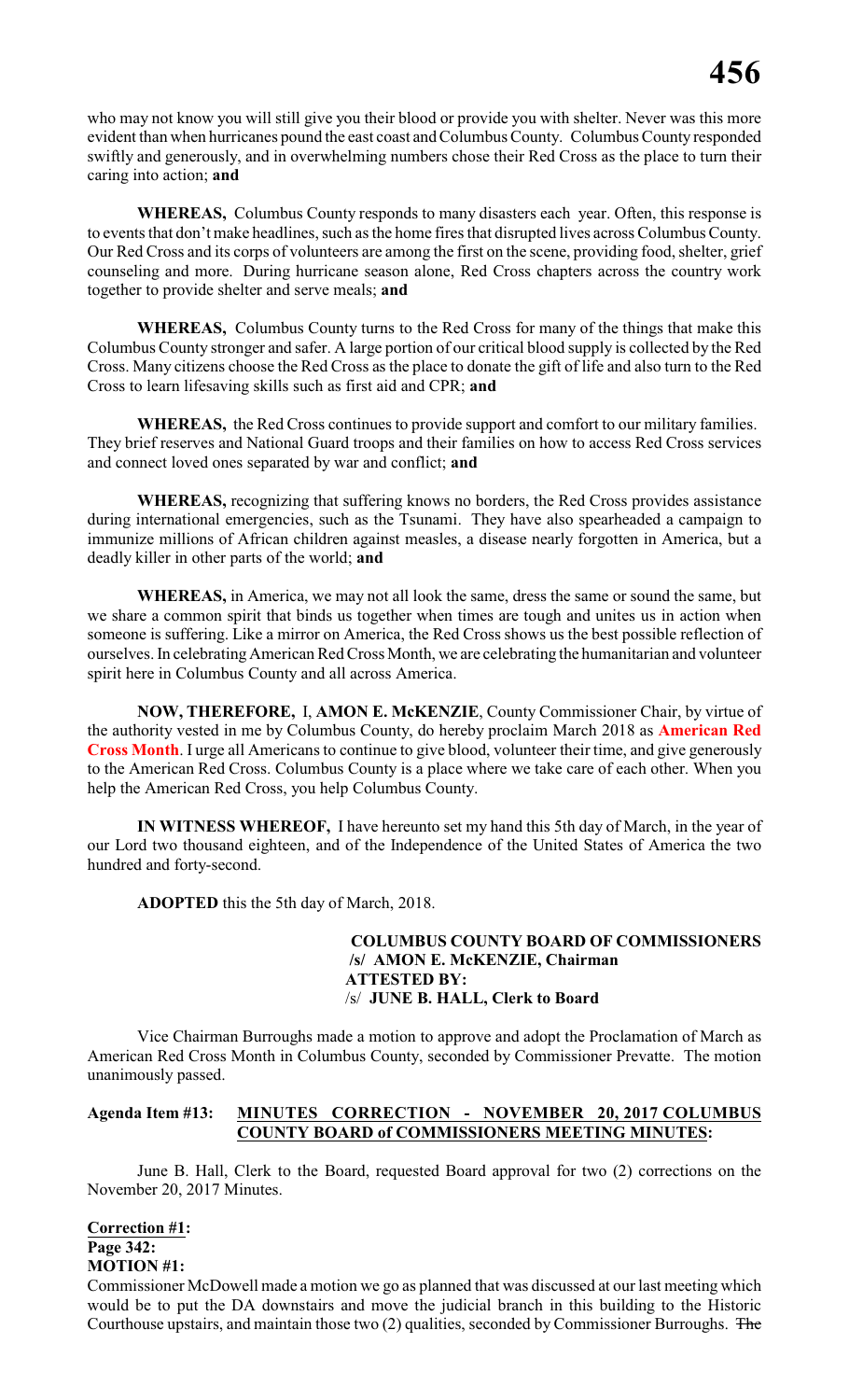motion unanimously passed. Delete the strickout.

### **Correction #2: Page 363: -Add Underlined Verbiage-MOTION:**

Commissioner Russ made a motion to send a letter to Drew Cox relative to reducing the speed limit from 55 M.P.H. to 45 M.P.H. at the new Zipline location to see if the State is willing to do a survey to see if it is practical or feasible, seconded by Commissioner Byrd. The motion unanimously passed.

Commissioner Byrd made a motion to approve the two (2) corrections to the November 20, 2017 Columbus County Board of Commissioners Regular Session Minutes, seconded by Commissioner Bullard. The motion unanimously passed.

#### **RECESS REGULAR SESSION and enter into COMBINATION MEETING of COLUMBUS COUNTY WATER and SEWER DISTRICTS I, II, III, IV and V BOARD MEETING:**

At 7:01 P.M., Commissioner McDowell made a motion to recess Regular Session and enter into a **combination meeting** of Columbus County Water and Sewer Districts I, II, III, IV and V Board Meeting, seconded by Commissioner Byrd. The motion unanimously passed.

### **Agenda Item #14: COLUMBUS COUNTY WATER and SEWER DISTRICTS I, II, III, IV and V - APPROVAL of BOARD MEETING MINUTES:**

February 19, 2018 **Combination Meeting** of Columbus County Water and Sewer Districts I, II, III, IV and V Board Meeting **(5 sets)**

This information will be recorded in Minute Book Number 2, for each Water District, respectively.

# **ADJOURN COMBINATION MEETING of COLUMBUS COUNTY WATER and SEWER DISTRICTS I, II, III, IV and V BOARD MEETING:**

At 7:02 P.M., Commissioner Russ made a motion to adjourn the **combination meeting** of Columbus County Water and Sewer Districts I, II, III, IV and V Board Meeting, and resume Regular Session, seconded by Commissioner Byrd. The motion unanimously passed.

# **Agenda Item #15: CONSENT AGENDA ITEMS:**

Commissioner Byrd made a motion to approve the following Consent Agenda Items, seconded by Commissioner Russ. The motion unanimously passed.

| <b>TYPE</b>         | <b>ACCOUNT</b> | <b>DETAILS</b>                         | <b>AMOUNT</b> |
|---------------------|----------------|----------------------------------------|---------------|
| <b>Expenditures</b> | 10-5192-512100 | <b>BCCP</b> Salaries                   | 1,022         |
|                     | 10-5192-512700 | <b>BCCP</b> Longevigty                 | 18            |
|                     | 10-5192-518100 | <b>BCCP FICA</b>                       | 79            |
|                     | 10-5192-518200 | <b>BCCP</b> Retirement                 | 79            |
|                     | 10-5192-518300 | <b>BCCP</b> Insurance                  | 115           |
|                     | 10-5192-526001 | <b>BCCP</b> Dept Supplies              | 78            |
|                     | 10-5192-531100 | <b>BCCP</b> Travel                     | 259           |
|                     | 10-5192-519000 | <b>BCCP</b> Professional Services      | 3,195         |
| <b>Revenues</b>     | 10-3510-430050 | Comp Breast Screening                  | 4,845         |
| <b>Expenditures</b> | 10-5112-545010 | Medicaid Cost Reimbursement            | 36,361        |
| <b>Revenues</b>     | 10-3991-499102 | Fund Balance Appropriation Home Health | 36,361        |
| <b>Expenditures</b> | 33-4325-550065 | E-911 Radio System Equipment           | 19,918        |

### A. **Budget Amendments:**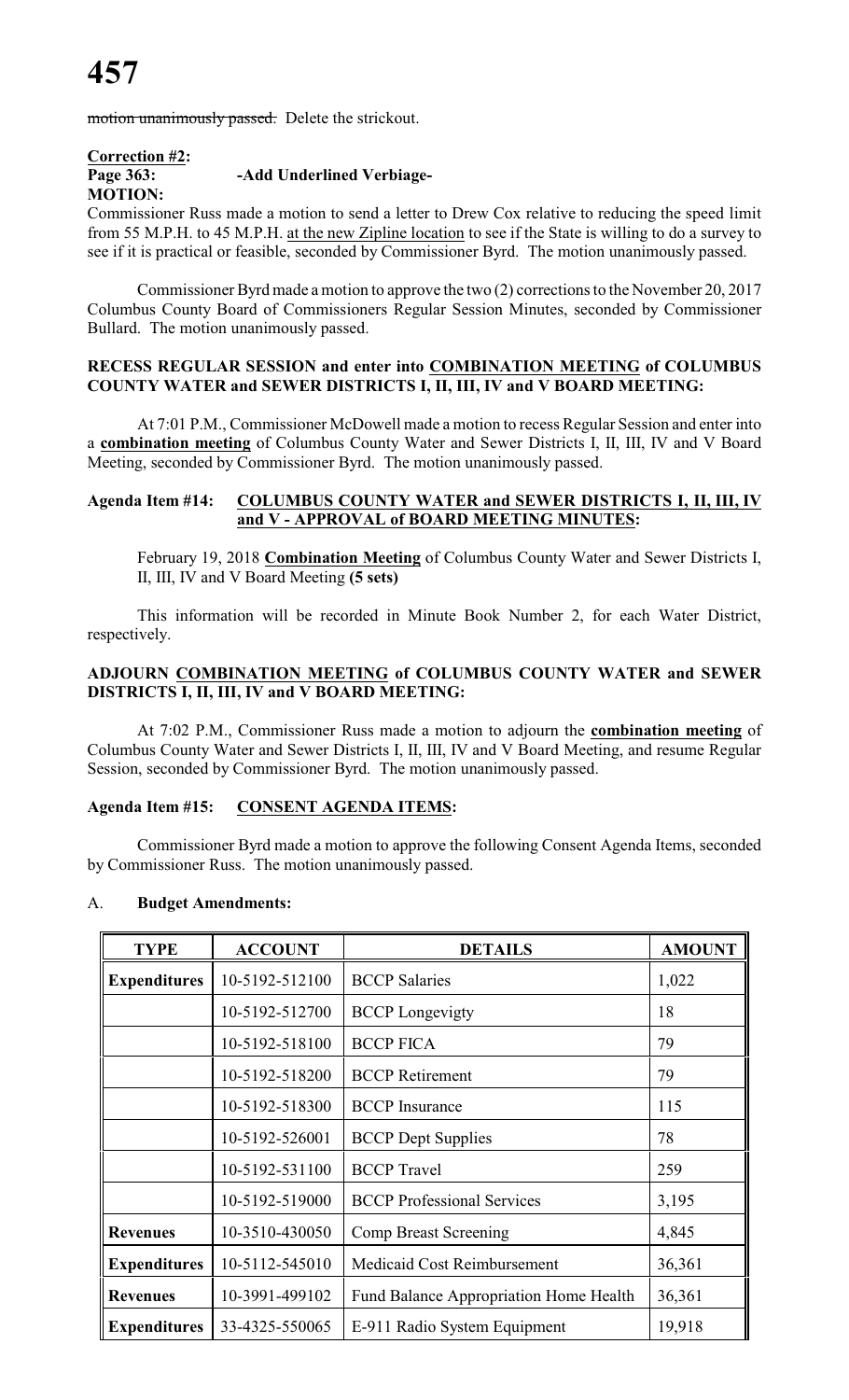|                     | 10-9800-598013 | <b>Transfer to Capital Projects</b> | 665      |
|---------------------|----------------|-------------------------------------|----------|
|                     | 10-4330-526001 | <b>Departmental Supplies</b>        | (665.00) |
| <b>Revenues</b>     | 33-3255-489044 | Misc Revenues                       | 19,253   |
|                     | 33-3255-489199 | <b>County Appropriation</b>         | 665      |
| <b>Expenditures</b> | 10-4170-512100 | Salaries and Wages                  | 16,180   |
|                     | 10-4170-512600 | Part-time Salaries                  | 36,327   |
|                     | 10-4170-512700 | Longevity                           | 6        |
|                     | 10-4170-518100 | <b>FICA</b>                         | 1,238    |
|                     | 10-4170-518200 | Retirement                          | 1,452    |
|                     | 10-4170-518910 | <b>Christmas Bonus</b>              | 50       |
|                     | 10-4170-523000 | <b>Staff Development</b>            | 675      |
|                     | 10-4170-526001 | <b>Departmental Supplies</b>        | 4,700    |
|                     | 10-4170-531100 | Travel                              | (5,000)  |
|                     | 10-4170-532101 | Postage                             | 4,988    |
|                     | 10-4170-541900 | Rental                              | 3,371    |
|                     | 10-4170-549300 | Software License Renewal            | 220      |
|                     | 10-4170-550010 | Non-Capital Outlay                  | 4,632    |
|                     | 10-4201-512107 | Salaries/Wages-COLA                 | (26,007) |
|                     | 10-4201-518100 | <b>FICA-COLA</b>                    | (1,238)  |
|                     | 10-4201-518200 | <b>Retirement Contribution COLA</b> | (1, 452) |
|                     | 10-4170-537000 | Advertising                         | (4, 632) |
| <b>Revenues</b>     | 10-3417-441005 | <b>Elections Fees</b>               | 35,510   |

# B. **Tax Refunds and Releases:**

| <i>Property Value</i> Amount:                                  |                      | \$0.00  |                        |                                                                                             |           |              |            |
|----------------------------------------------------------------|----------------------|---------|------------------------|---------------------------------------------------------------------------------------------|-----------|--------------|------------|
| AtlanticCooperation of Wilmington                              |                      |         | <b>PROPERTY: 12204</b> |                                                                                             | Total:    |              | \$10.82    |
| Value: \$0.00                                                  | Year:                | 2017    | Account:               | 06-00426                                                                                    |           | Bill#: 48352 |            |
| Release interest paid in error.                                |                      |         |                        |                                                                                             |           |              |            |
| Property Value                                                 |                      |         |                        |                                                                                             | Amount:   |              | \$24.51    |
| Barkley, Joshua Lee                                            |                      |         | PROPERTY: 00000        |                                                                                             | Total:    |              | \$27.63    |
| Value: \$1,442.00                                              | Year: 16-17          |         | Account:               | 01-06361                                                                                    | $Bill#$ : | 99999        |            |
|                                                                |                      |         |                        | Release value of boat. Sold in 2015. Release Whiteville Rescue(.61) release late list(2.51) |           |              |            |
|                                                                |                      |         |                        |                                                                                             | Amount:   |              | \$419.21   |
| Property Value                                                 |                      |         |                        |                                                                                             |           |              |            |
| BB&Sproperties of NC LLC                                       |                      |         | <b>PROPERTY: 92470</b> |                                                                                             | Total:    |              | \$429.57   |
| Value: \$7,400.00                                              | Year: 10-16 Account: |         |                        | 06-03232                                                                                    | $Bill#$ : | 99999        |            |
| Release value sold at tax sale. Release Columbus Rescue(10.36) |                      |         |                        |                                                                                             |           |              |            |
| Property Value                                                 |                      |         |                        |                                                                                             | Amount:   |              | \$201.97   |
| Collins, Brandon S                                             |                      |         | PROPERTY: 00000        |                                                                                             | Total:    |              | \$227.69   |
| Value: \$25,090.00 Year: 2017                                  |                      |         | Account:               | 11-00331                                                                                    |           | Bill#: 56127 |            |
|                                                                |                      |         |                        | Release value of boat. Sold in 2016. Release Columbus Rescue(5.02) release late             |           |              |            |
| list(20.70)                                                    |                      |         |                        |                                                                                             |           |              |            |
| Property Value                                                 |                      |         |                        |                                                                                             | Amount:   |              | \$1,423.60 |
| Gause, Sallie (Heirs) Blanchie Bellamy PROPERTY: 10815         |                      |         |                        |                                                                                             | Total:    |              | \$1,972.80 |
| Value: \$27,000.00 Year:                                       |                      |         | 09-07 Account:         | 06-13660                                                                                    | $Bill#$ : | 99999        |            |
|                                                                |                      |         |                        | Release entire amount of dwelling. Sold at tax sale. Release Columbus Rescue(35.20)         |           |              |            |
| Property Value                                                 |                      |         |                        |                                                                                             | Amount:   |              | \$74.20    |
| Jamies Juna Carols Alvarado                                    |                      |         | <b>PROPERTY: 00000</b> |                                                                                             | Total:    |              | \$1,534.63 |
| Value: \$1,530.00                                              | Year:                | $08-17$ | Account:               | 11-02646                                                                                    | $Bill#$ : | 99999        |            |
|                                                                |                      |         |                        |                                                                                             |           |              |            |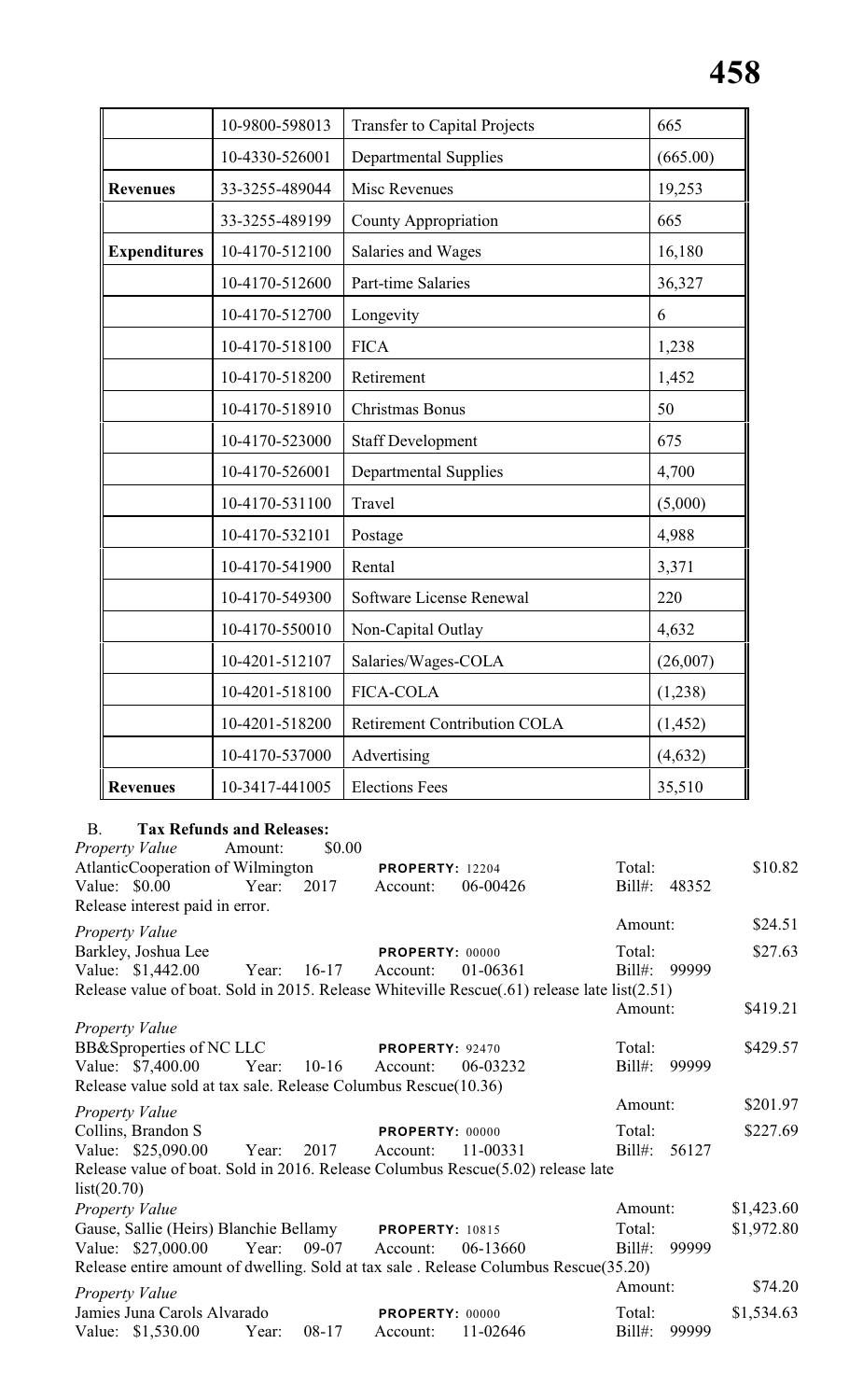Release entire amount S/W was DBL Act#11-01553. Release Hallsboro Fire(5.48) release Whiteville Rescue(1.83) *Property Value* \$837.67 May, Randy Allen & Cheryl Nixon **PROPERTY:** 10191 Total: \$859.97 Value: \$19,000.00 Year: 10-16 Account: 06-03549 Bill#: 99999 Release value sold at tax sale. Release Columbus Rescue(22.30) *Property Value* \$4.83 Powell, Frances L. **PROPERTY:** 89650 Total: \$4.83 Value: \$0.00 Year: 2017 Account: 03-17860 Bill#: 82135 Release 2% charged in error. Release Brunswick Fire(.42) release Whiteville Rescue(.12) *Property Value* \$322.25 Safarian, Michael (ETAL) **PROPERTY:** 92455 Total: \$331.25 Value: \$15,000.00 Year: 14-16 Account: 06-00904 Bill#: 99999 Release value sold at tax sale. Release Columbus Rescue(9.00) *Property Value* \$365.14 **Amount:** \$365.14 Stocks, Anthony **PROPERTY:** 82745 Total: \$410.50 Value: \$31,200.00 Year: 16-17 Account: 07-16711 Bill#: 99999 Release portion of value. Release Nakina Fire(36.28) release Columbus Rescue(9.08) *Property Value* \$15.19 Thut Jeanette N **PROPERTY**: 15136 Total: \$17.91 Value: \$0.00 Year: 2017 Account: 08-19220 Bill#: 91929 Release interest. Release Columbus Rescue(2.72) *Property Value* \$15.53 Upchurch, Jonathan **PROPERTY:** 84576 Total: \$20.05 Value: \$1,929.00 Year: 2017 Account: 15-03621 Bill#: 92848 Release value of boat. Titled in Texas. Release Acme Delco(2.31) release Columbus Rescue(.39) release late list(1.82) *Refunds* \$0.00 Alpha L Formyduval Trust **PROPERTY:** 6866 Total: \$847.00 Value: \$0.00 Year: 14-17 Account: 03-01746 Bill#: 99999 Refund user fees. Vacant since 2009. *Refunds* Amount: \$152.95 Harrelson, Donald Franklin **PROPERTY:** 11067 Total: \$175.75 Value: \$19,000.00 Year: 2017 Account: 06-17480 Bill#: 66726 Refund portion of value. Should have been billed at land use value. Refund Yam City(19.00) release Columbus Rescue(3.80) *Refunds* \$0.00 Martinez, Oscar Valdez **PROPERTY:** 17901 Total: \$116.00 Value: \$0.00 Year: 2017 Account: 10-01329 Bill#: 75448 Refund user fee due to Hurrican Matthew. *Refunds* Amount: \$52.33 Register, Mary Ellen B **PROPERTY**: 98653 Total: \$57.53 Value: \$6,600.00 Year: 2017 Account: 11-22440 Bill#: 83814 Refund portion of value. SHB billed at Land Use Value. Refund Hallsboro Fire(3.90) refund Columbus Rescue(1.30) *User Fee* \$0.00 Anderson, Sharon (ETALS) **PROPERTY**: 9755 Total: \$203.00 Value: \$0.00 Year: 2017 Account: 05-00083 Bill#: 48050 Release user fee. *User Fee* Amount: \$0.00 Best, Luben **PROPERTY:** 3896 Total: \$812.00 Value: \$0.00 Year: 2017 Account: 01-05580 Bill#: 50440 Release 4 cans. Over billed for to many cans. *User Fee* \$0.00 Best, Luben **PROPERTY:** 00000 Total: \$203.00 Value: \$0.00 Year: 2017 Account: 02-04153 Bill#: 50438 Release user fee. Vacant. *User Fee* Amount: \$0.00 Blackwell, Elizabeth Paige **PROPERTY:** 97262 Total: \$203.00 Value: \$0.00 Year: 2017 Account: 10-05431 Bill#: 50797 Release user fee. No longer in business.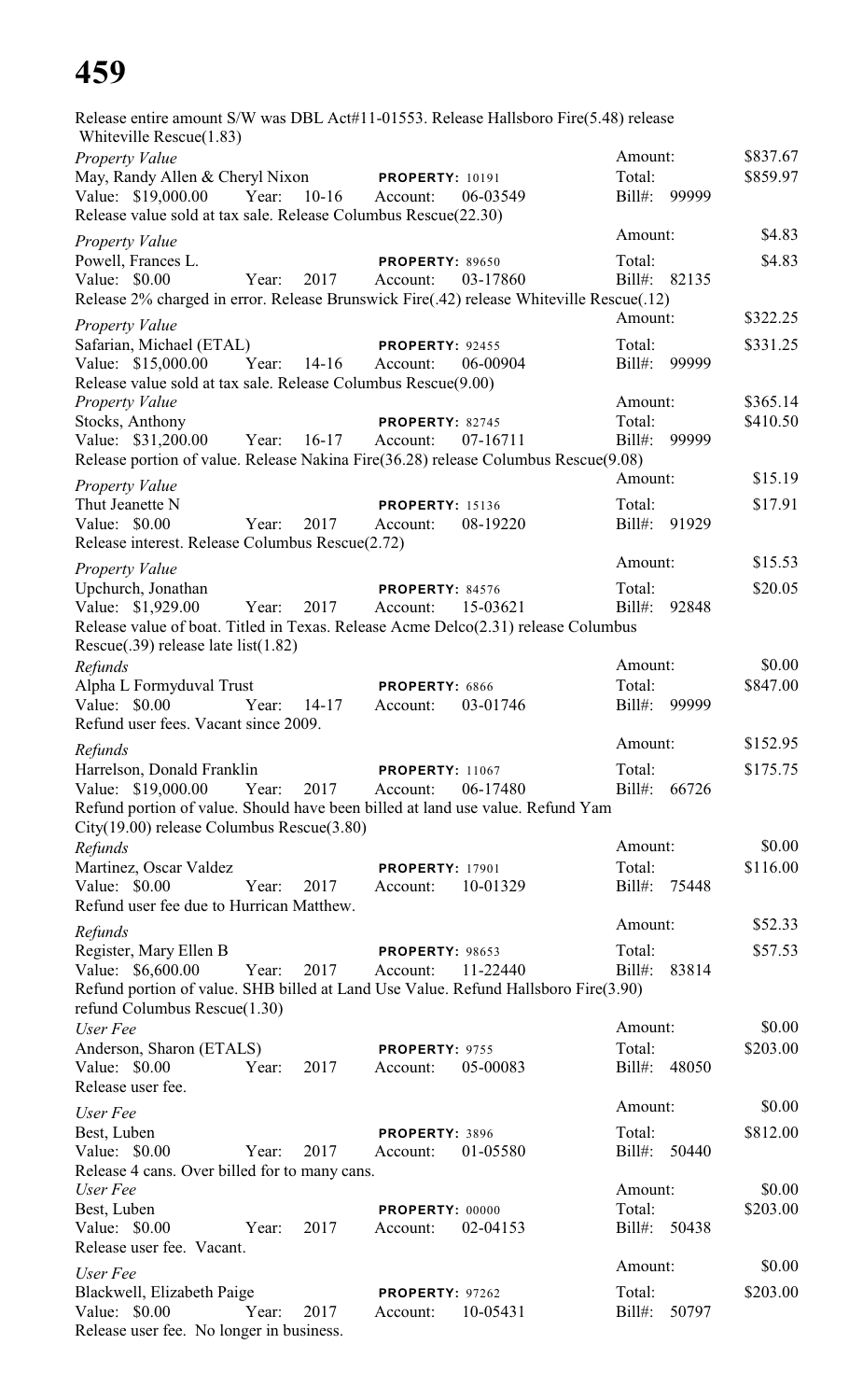| User Fee                                                                                                           |                                                | Amount:                      | \$0.00   |
|--------------------------------------------------------------------------------------------------------------------|------------------------------------------------|------------------------------|----------|
| Boswell, R C (DEC) & Margaret<br>Value: \$0.00 Year:<br>$13-16$<br>Release user fees. Vacant.                      | PROPERTY: 483<br>01-07200<br>Account:          | Total:<br>$Bill#$ :<br>99999 | \$827.42 |
| User Fee                                                                                                           |                                                | Amount:                      | \$0.00   |
| Cartrette, Dewey & Margaret<br>Value: \$0.00 Year:<br>2017<br>Release user fee. House is vacant.                   | <b>PROPERTY: 15435</b><br>09-03041<br>Account: | Total:<br>Bill#: 54820       | \$203.00 |
| User Fee                                                                                                           |                                                | Amount:                      | \$0.00   |
| Core, Rutheria<br>Value: \$0.00<br>Year:<br>2017<br>Release user fee. House is vacant.                             | <b>PROPERTY: 17679</b><br>10-02923<br>Account: | Total:<br>Bill#: 56533       | \$116.00 |
| User Fee                                                                                                           |                                                | Amount:                      | \$0.00   |
| Duncan, John Farron & Patricia<br>Value: \$0.00<br>2017<br>Year:<br>Release user fee. House is vacant.             | <b>PROPERTY: 88365</b><br>07-03651<br>Account: | Total:<br>Bill#: 59029       | \$203.00 |
| User Fee                                                                                                           |                                                | Amount:                      | \$0.00   |
| Freeman, Clifford<br>Value: \$0.00<br>2017<br>Year:<br>Release user fee. Vacant.                                   | PROPERTY: 28266<br>15-14621<br>Account:        | Total:<br>Bill#: 62171       | \$203.00 |
| User Fee                                                                                                           |                                                | Amount:                      | \$0.00   |
| Gore, Danny Ferriell<br>Value: \$0.00<br>Year:<br>2017<br>Release user fee. House is vacant.                       | PROPERTY: 6993<br>03-05427<br>Account:         | Total:<br>Bill#: 64007       | \$203.00 |
| User Fee                                                                                                           |                                                | Amount:                      | \$0.00   |
| Hayes, Linda King<br>2017<br>Value: \$0.00 Year:                                                                   | <b>PROPERTY: 17877</b><br>10-02536<br>Account: | Total:<br>Bill#: 67133       | \$203.00 |
| Release user fee. Vacant.<br>User Fee                                                                              |                                                | Amount:                      | \$0.00   |
| Hoffman Properties, LLC<br>Value: \$0.00<br>2017<br>Year:<br>Release user fee. Uses a commercial hauler.           | <b>PROPERTY: 16421</b><br>09-05572<br>Account: | Total:<br>$Bill#$ :<br>68739 | \$203.00 |
| User Fee                                                                                                           |                                                | Amount:                      | \$0.00   |
| Hoffman, Timothy<br>Value: $$0.00$<br>Year:<br>2017<br>Release user fee. Only 1 can.                               | <b>PROPERTY: 95321</b><br>01-01275<br>Account: | Total:<br>Bill#: 68749       | \$203.00 |
| User Fee                                                                                                           |                                                | Amount:                      | \$0.00   |
| Jones, Debra Nicole<br>Value: \$0.00<br>Year:<br>2017<br>Release portion of user fee. Can delivered later in year. | PROPERTY: 6226<br>01-05225<br>Account:         | Total:<br>71337<br>Bill#:    | \$84.59  |
| User Fee                                                                                                           |                                                | Amount:                      | \$0.00   |
| Lennon, Elzenia (Heirs)<br>Value: \$0.00<br>Year:<br>2017<br>Release user fee. House is vacant.                    | PROPERTY: 26730<br>14-08780<br>Account:        | Total:<br>Bill#:<br>73296    | \$203.00 |
| User Fee                                                                                                           |                                                | Amount:                      | \$0.00   |
| Long, Leona P. (Heirs)<br>Value: \$0.00<br>Year:<br>$16-17$<br>Release user fees. House is vacant.                 | <b>PROPERTY: 13403</b><br>07-10840<br>Account: | Total:<br>Bill#:<br>99999    | \$411.00 |
| User Fee                                                                                                           |                                                | Amount:                      | \$0.00   |
| Morrow, Lorie & Jared<br>Value: \$0.00<br>Year:<br>2017<br>Release user fee. House is vacant.                      | <b>PROPERTY: 93148</b><br>06-05841<br>Account: | Total:<br>78699<br>Bill#:    | \$203.00 |
| User Fee                                                                                                           |                                                | Amount:                      | \$0.00   |
| Norris, Charles T.<br>Value: \$0.00<br>Year:<br>2017<br>Release user fee. House is vacant.                         | <b>PROPERTY: 90898</b><br>09-22520<br>Account: | Total:<br>$Bill#$ :<br>79915 | \$203.00 |
| User Fee                                                                                                           |                                                | Amount:                      | \$0.00   |
| Perritte Faith Anne<br>Value: \$0.00<br>2017<br>Year:                                                              | PROPERTY: 00000<br>09-04838<br>Account:        | Total:<br>$Bill#$ :<br>81247 | \$203.00 |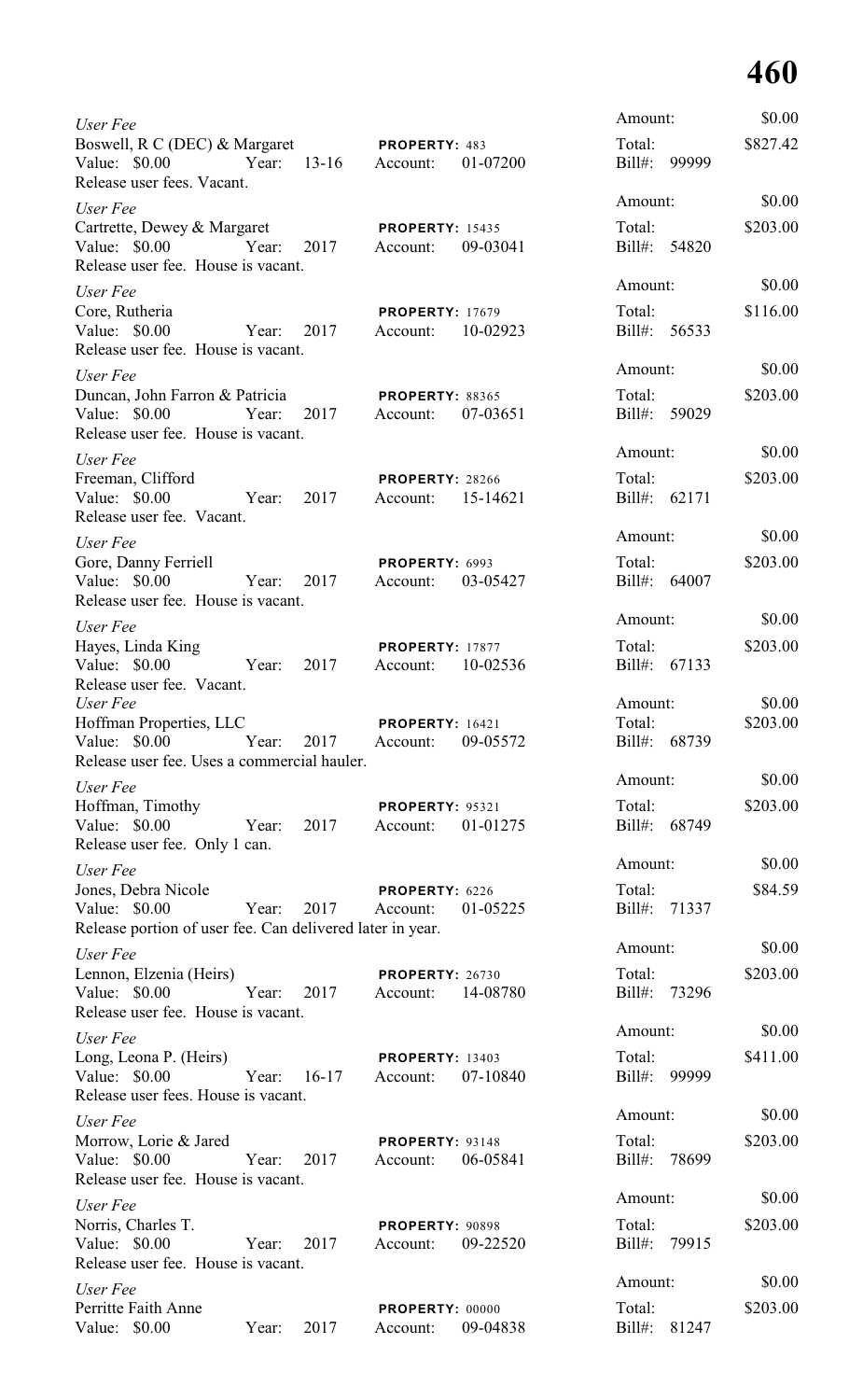| Release user fee. Vacant.                                                                                         |            |      |                                             |          |                                   |                    |
|-------------------------------------------------------------------------------------------------------------------|------------|------|---------------------------------------------|----------|-----------------------------------|--------------------|
| User Fee                                                                                                          |            |      |                                             |          | Amount:                           | \$0.00             |
| Perryman Cheryl Best<br>Value: \$0.00 Year:<br>Release user fee. Vacant.                                          |            | 2017 | <b>PROPERTY: 388</b><br>Account:            | 01-07911 | Total:<br>Bill#: 81266            | \$203.00           |
| User Fee<br>Plowman, Walter Scott & Chanteau Yvette PROPERTY: 87106<br>Value: \$0.00<br>Release user fee. Vacant. | Year:      | 2017 | Account:                                    | 07-02429 | Amount:<br>Total:<br>Bill#: 81775 | \$0.00<br>\$203.00 |
| User Fee                                                                                                          |            |      |                                             |          | Amount:                           | \$0.00             |
| Powell, Frances L.<br>Value: $$0.00$<br>Release user fee.                                                         | Year:      | 2017 | <b>PROPERTY: 7578</b><br>Account:           | 03-17860 | Total:<br>Bill#: 82134            | \$197.63           |
| User Fee                                                                                                          |            |      |                                             |          | Amount:                           | \$0.00             |
| <b>Stewart, Timothy Graham</b><br>Value: \$0.00 Year:<br>Release user fee. House is vacant.                       |            | 2017 | <b>PROPERTY: 88319</b><br>Account: 16-02860 |          | Total:<br>Bill#: 89972            | \$203.00           |
| User Fee                                                                                                          |            |      |                                             |          | Amount:                           | \$0.00             |
| Thurman Gene A & Joyce A<br>Value: \$0.00 Year:<br>Release user fee. House is vacant.                             |            | 2017 | PROPERTY: 20278<br>Account:                 | 11-27580 | Total:<br>Bill#: 91890            | \$203.00           |
| User Fee                                                                                                          |            |      |                                             |          | Amount:                           | \$0.00             |
| Thurman, Lucille (Heirs)<br>Value: \$0.00 Year:<br>Release user fee. House is vacant.                             |            | 2017 | PROPERTY: 20285<br>Account:                 | 11-27737 | Total:<br>Bill#: 91901            | \$203.00           |
| User Fee                                                                                                          |            |      |                                             |          | Amount:                           | \$0.00             |
| Thut Jeanette N<br>Value: \$0.00<br>Release interest.                                                             | Year:      | 2017 | PROPERTY: 9457<br>Account:                  | 04-15660 | Total:<br>Bill#: 91928            | \$36.58            |
| User Fee                                                                                                          |            |      |                                             |          | Amount:                           | \$0.00             |
| Ward, Wendy Ann (ETAL)<br>Value: \$0.00<br>Release user fee. House is vacant.                                     | Year: 2017 |      | PROPERTY: 94052<br>Account:                 | 01-06135 | Total:<br>Bill#: 94531            | \$203.00           |
| User Fee                                                                                                          |            |      |                                             |          | Amount:                           | \$0.00             |
| Williamson, Ronald Bryan<br>Value: $$0.00$<br>Release user fee. Under construction. Vacant.                       | Year:      | 2016 | <b>PROPERTY: 95962</b><br>Account:          | 15-39727 | Total:<br>Bill#: 32909            | \$822.00           |
| User Fee                                                                                                          |            |      |                                             |          | Amount:                           | \$0.00             |
| Yandle Jantzen Hardiemory<br>Value: \$0.00<br>Release user fee. DB billed Act#09-00911                            | Year:      | 2017 | <b>PROPERTY: 00000</b><br>Account:          | 18-00253 | Total:<br>Bill#: 98019            | \$203.00           |

# **Agenda Item #16: COMMENTS:**

Chairman McKenzie opened the floor for comments. The following spoke.

# A. **Department Manager:**

# **Larry Hayes, Maintenance Director:** stated the following:

-At the Board of Elections, after all the mold tests have been done and the treatment has taken place, the problem with mold has been arrested; **and**

-No good explanations have been provided as to the cause, and if we do not create any mold situations, we should not have this problem anymore.

### B. **Board of Commissioners:**

- 1. **Commissioner McDowell:** stated I have received telephone calls relative to our Animal Control Department that were very positive.
- 2. **Commissioner Prevatte:** stated the following: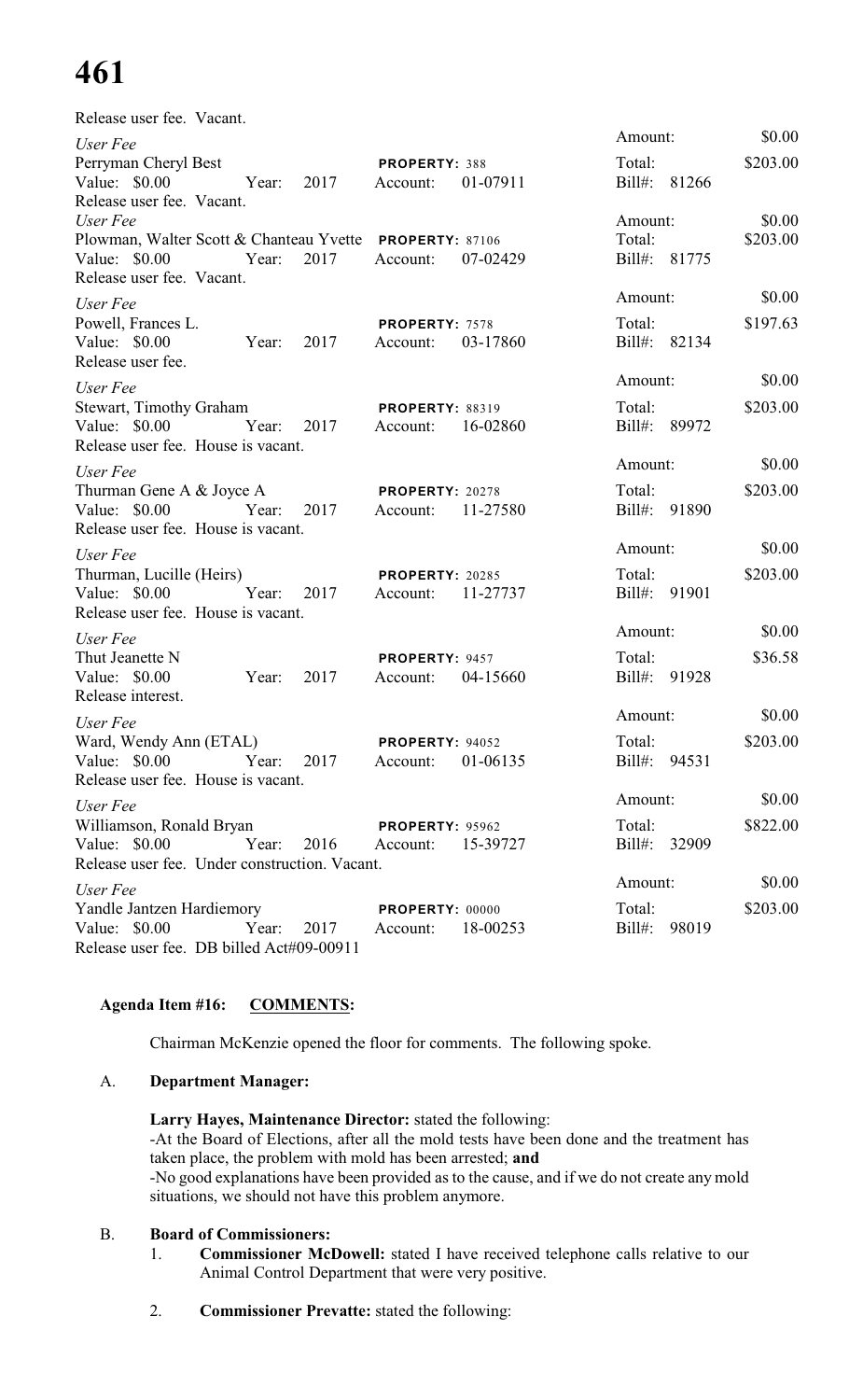-In Columbus County, several statements are being made relative to the amount of trash that we are seeing along the highways and secondary roads, and I am asking our Chairman to send a letter to the Department of Transportation about this trash; and

-The Department of Transportation is using a motor grader to scrap the shoulders in my area and are not replacing the signs they are removing for the scrapping, and I would like for the Chairman to send a letter to the Department of Transportation for them to ask the contractor who performed the scrapping to replace the signs they have removed.

# **MOTION:**

Commissioner Prevatte made a motion for the Chairman of the Board to send a letter to the North Carolina Department of Transportation relative to the trash along our highways and secondary roads and the best way to handle this, and the contractor scrapping the shoulders of the roads not replacing the signs that were removed, seconded by Commissioner McDowell. The motion unanimously passed.

#### 3. **Commissioner Byrd:** stated the following:

-The roadside ditches have not been maintained in the last several years;

-The water is standing in the ditches and the roads are constantly pumping from the standing water and damaging the asphalt which results in cracking of the roads that will result in resurfacing of the road;

-Drainage in the roadside ditches is badly needed for the safety of the citizens and to eliminate the replacement of the roads due to Columbus County being low, and the ditches having insufficient fall; **and**

-I would like this situation to be included in the letter the Chairman will send to the Department of Transportation.

#### 4. **Commissioner Bullard:** stated the following:

-The Department of Transportation is scrapping the Macedonia Church Road and widening the road two (2') feet;

-I have received calls relative to water not running in the ditches, it is just sitting there; **and**

-A lady contacted the Water Department wanting to hook up two places at the discounted rate.

### 5. **Commissioner Russ:** stated the following:

-I have brought many signups for County water in the eastern end of the County, and the problem down there is drilling through swamps and under highways, there is just not enough signups for the people to get the water, and we need to decide what we are going to do about this;

-I would like to see bringing someone in that only writes grants, and they would bring enough money into the County to pay his/her salary;

-I have been receiving many calls about solar farms in the Delco area about the berms, I called Gary Lanier, and he contacted them and convinced them to remedy the situation for the time being;

-I am getting telephone calls relative to a billboard advertising a night club in Wilmington;

-We need to know what to do with the solar farms after their contract has expired; **and**

-We need to get together and decide what to do about water being requested here and there in Columbus County to help our citizens.

#### 6. **Vice Chairman Burroughs:** stated the following:

-I would like to make the following motion:

### **MOTION:**

Vice Chairman Burroughs made a motion to place the sales proceeds from the sale of the Georgia Pacific Site to R.J. Corman Railroad in a special account to be used specifically for the purpose of the Historic Courthouse renovations, seconded by Commissioner Prevatte.

A roll-call vote was taken with the following results: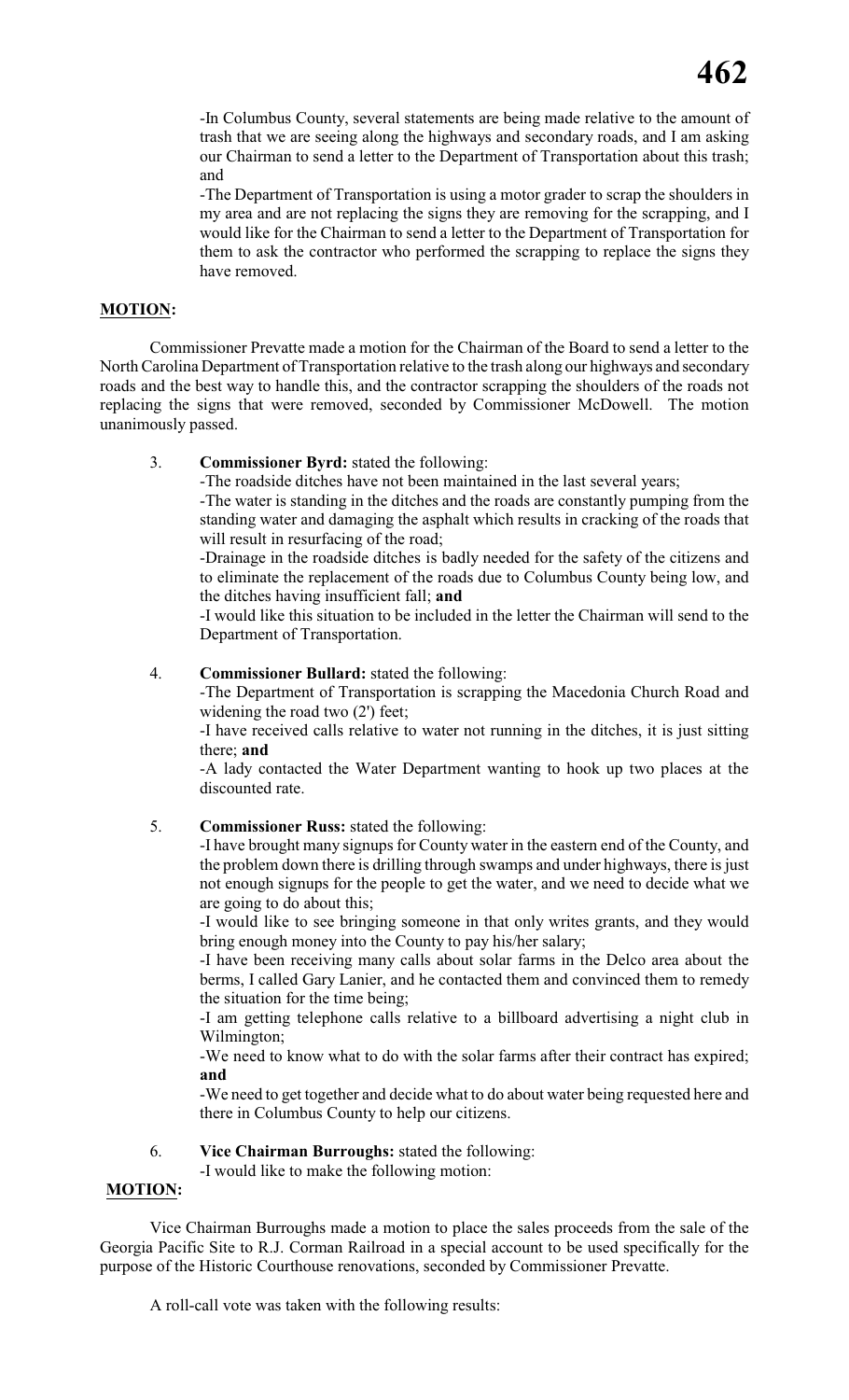# **AYES:** Chairman McKenzie, Vice Chairman Burroughs, Commissioners Russ, Prevatte and McDowell; **and**

**NAYS:** Commissioners Bullard and Byrd.

The motion passes on a five  $(5)$  to two  $(2)$  vote.

-I would like to know the status of the Frank Norris Road. Harold Nobles replied stating he would check into this.

7. **Chairman McKenzie:** I would like to know the three (3) Board members that are going to Washington, D.C. The answer received was Vice Chairman Burroughs, Commissioners Russ and McDowell.

# **RECESS REGULAR SESSION and enter into CLOSED SESSION in ACCORDANCE with N.C.G.S. § 143-318.11(a) (6) PERSONNEL**:

At 7:43 P.M., Commissioner Prevatte made a motion to recess Regular Session and enter into Closed Session in accordance with N.C.G.S. § 143-318.11(a) (6) Personnel, seconded by Commissioner Byrd. The motion unanimously passed.

# **AGENDA ITEM #17: CLOSED SESSION in ACCORDANCE with N.C.G.S. § 143- 318.11(a) (6) PERSONNEL:**

No official action was taken.

# **ADJOURN CLOSED SESSION and resume REGULAR SESSION:**

At 8:09 P.M., Vice Chairman Burroughs made a motion to adjourn Closed Session and resume Regular Session, seconded by Commissioner Prevatte. The motion unanimously passed.

# **READING and APPROVAL of CLOSED SESSION GENERAL ACCOUNT:**

Chairman McKenzie requested that Michael H. Stephens, County Manager/Attorney, orally read the Closed Session General Account. Mr. Stephens orally read the following: *"The County Manager / County Attorney, discussed a personnel issue with the Board of Commissioners. No action or decision was taken"*.

Commissioner Byrd made a motion to approve the Closed Session General Account, seconded by Commissioner Russ. The motion unanimously passed.

### **Agenda Item #18: ADJOURNMENT:**

At 8:10 P.M., Commissioner Russ made a motion to adjourn, seconded by Commissioner Prevatte. The motion unanimously passed.

**\_\_\_\_\_\_\_\_\_\_\_\_\_\_\_\_\_\_\_\_\_\_\_\_\_\_\_\_ \_\_\_\_\_\_\_\_\_\_\_\_\_\_\_\_\_\_\_\_\_\_\_\_\_\_\_\_\_\_**

### **APPROVED:**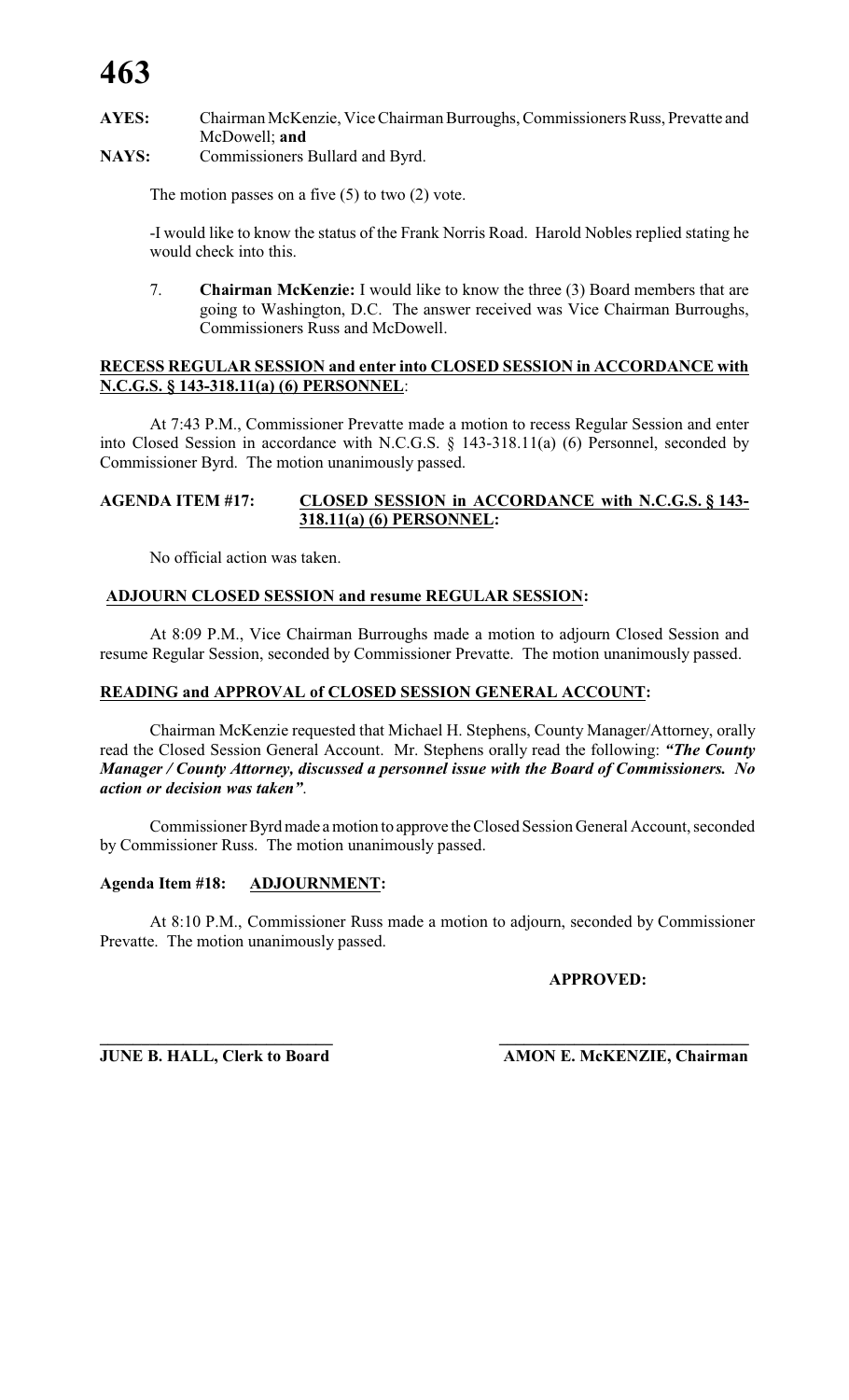# **COLUMBUS COUNTY WATER and SEWER DISTRICTS I, II, III, IV AND V COMBINATION BOARD MEETING Monday, March 05, 2018 7:01 P.M.**

The Honorable Columbus County Commissioners met on the above stated date and at the above stated time in the Dempsey B. Herring Courthouse Annex Building, located at 112 West Smith Street, Whiteville, North Carolina, to act as the Columbus County Water and Sewer District I Board.

#### **COMMISSIONERS PRESENT: APPOINTEES PRESENT:**

Trent Burroughs, **Vice-Chairman / County Attorney** James E. Prevatte June B. Hall, **Clerk to the Board** Edwin Russ Ricky Bullard Charles T. McDowell

Amon E. McKenzie, **Chairman** Mike Stephens, **County Manager** Giles E. Byrd Bobbie Faircloth, **Finance Officer** 

#### **MEETING CALLED TO ORDER:**

At 7:01 P.M., Chairman Amon E. McKenzie called the **combination meeting** of Columbus County Water and Sewer Districts I, II, III, IV and V Board Meeting to order.

#### **Agenda Item #14: COLUMBUS COUNTY WATER and SEWER DISTRICTS I, II, III, IV and V - APPROVAL of BOARD MEETING MINUTES:**

February 19, 2018 **Combination Meeting** of Columbus County Water and Sewer Districts I, II, III, IV and V Board Meeting **(5 sets)**

Vice Chairman Burroughs made a motion to approve the February 19, 2018 Columbus County Water and Sewer District I Board Meeting Minutes, as recorded, seconded by Commissioner Bullard. The motion unanimously passed.

#### **ADJOURNMENT:**

At 7:02 P.M., Commissioner Russ made a motion to adjourn, seconded by Commissioner Byrd. The motion unanimously passed.

\_\_\_\_\_\_\_\_\_\_\_\_\_\_\_\_\_\_\_\_\_\_\_\_\_\_\_\_\_ \_\_\_\_\_\_\_\_\_\_\_\_\_\_\_\_\_\_\_\_\_\_\_\_\_\_\_\_\_\_\_\_\_\_\_

**APPROVED:**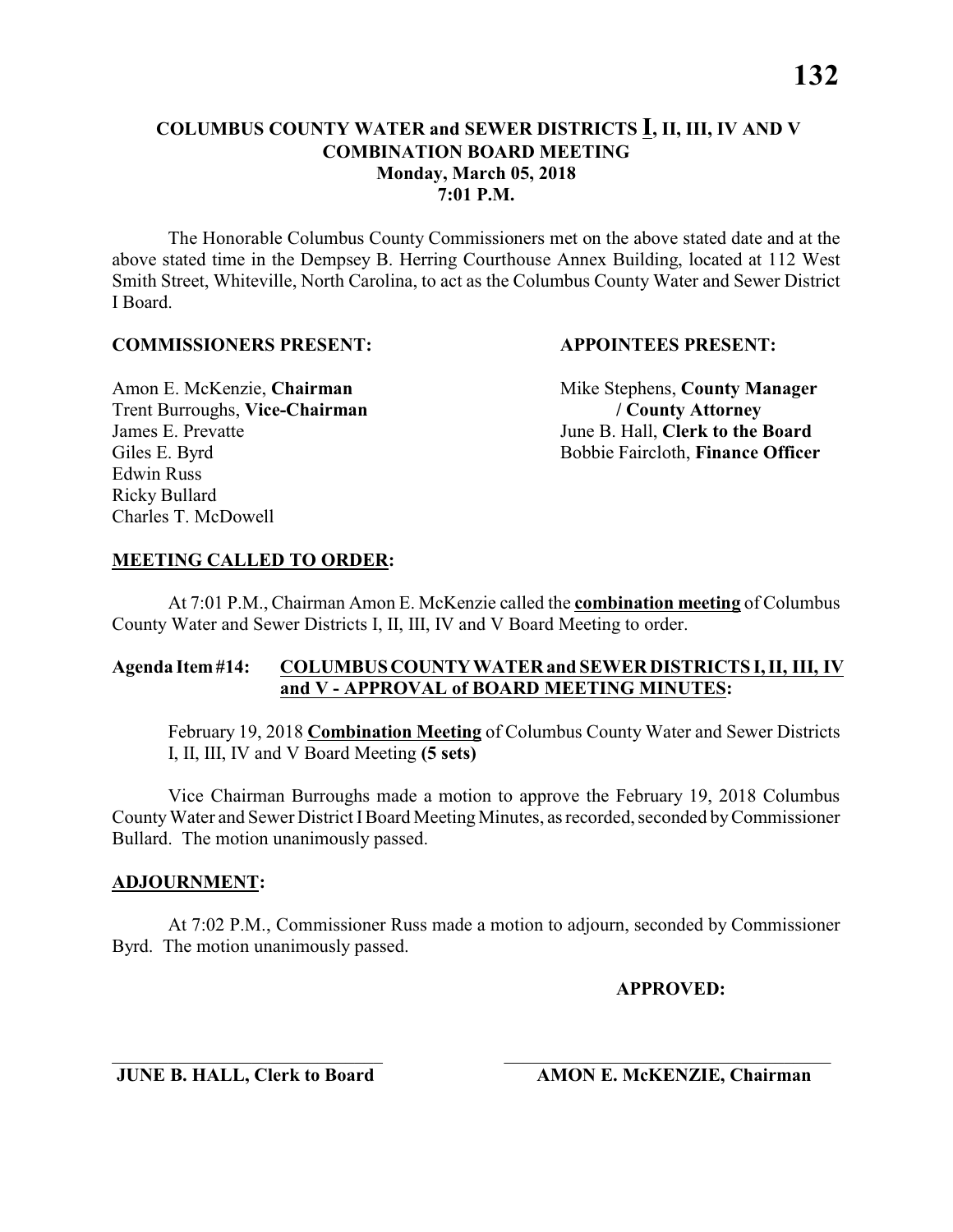# **COLUMBUS COUNTY WATER and SEWER DISTRICTS I, II, III, IV AND V COMBINATION BOARD MEETING Monday, March 05, 2018 7:01 P.M.**

The Honorable Columbus County Commissioners met on the above stated date and at the above stated time in the Dempsey B. Herring Courthouse Annex Building, located at 112 West Smith Street, Whiteville, North Carolina, to act as the Columbus County Water and Sewer District II Board.

#### **COMMISSIONERS PRESENT: APPOINTEES PRESENT:**

Trent Burroughs, **Vice-Chairman / County Attorney** James E. Prevatte June B. Hall, **Clerk to the Board** Edwin Russ Ricky Bullard Charles T. McDowell

Amon E. McKenzie, **Chairman** Mike Stephens, **County Manager** Giles E. Byrd Bobbie Faircloth, **Finance Officer** 

#### **MEETING CALLED TO ORDER:**

At 7:01 P.M., Chairman Amon E. McKenzie called the **combination meeting** of Columbus County Water and Sewer Districts I, II, III, IV and V Board Meeting to order.

#### **Agenda Item #14: COLUMBUS COUNTY WATER and SEWER DISTRICTS I, II, III, IV and V - APPROVAL of BOARD MEETING MINUTES:**

February 19, 2018 **Combination Meeting** of Columbus County Water and Sewer Districts I, II, III, IV and V Board Meeting **(5 sets)**

Vice Chairman Burroughs made a motion to approve the February 19, 2018 Columbus County Water and Sewer District II Board Meeting Minutes, as recorded, seconded by Commissioner Bullard. The motion unanimously passed.

#### **ADJOURNMENT:**

At 7:02 P.M., Commissioner Russ made a motion to adjourn, seconded by Commissioner Byrd. The motion unanimously passed.

\_\_\_\_\_\_\_\_\_\_\_\_\_\_\_\_\_\_\_\_\_\_\_\_\_\_\_\_\_ \_\_\_\_\_\_\_\_\_\_\_\_\_\_\_\_\_\_\_\_\_\_\_\_\_\_\_\_\_\_\_\_\_\_\_

**APPROVED:**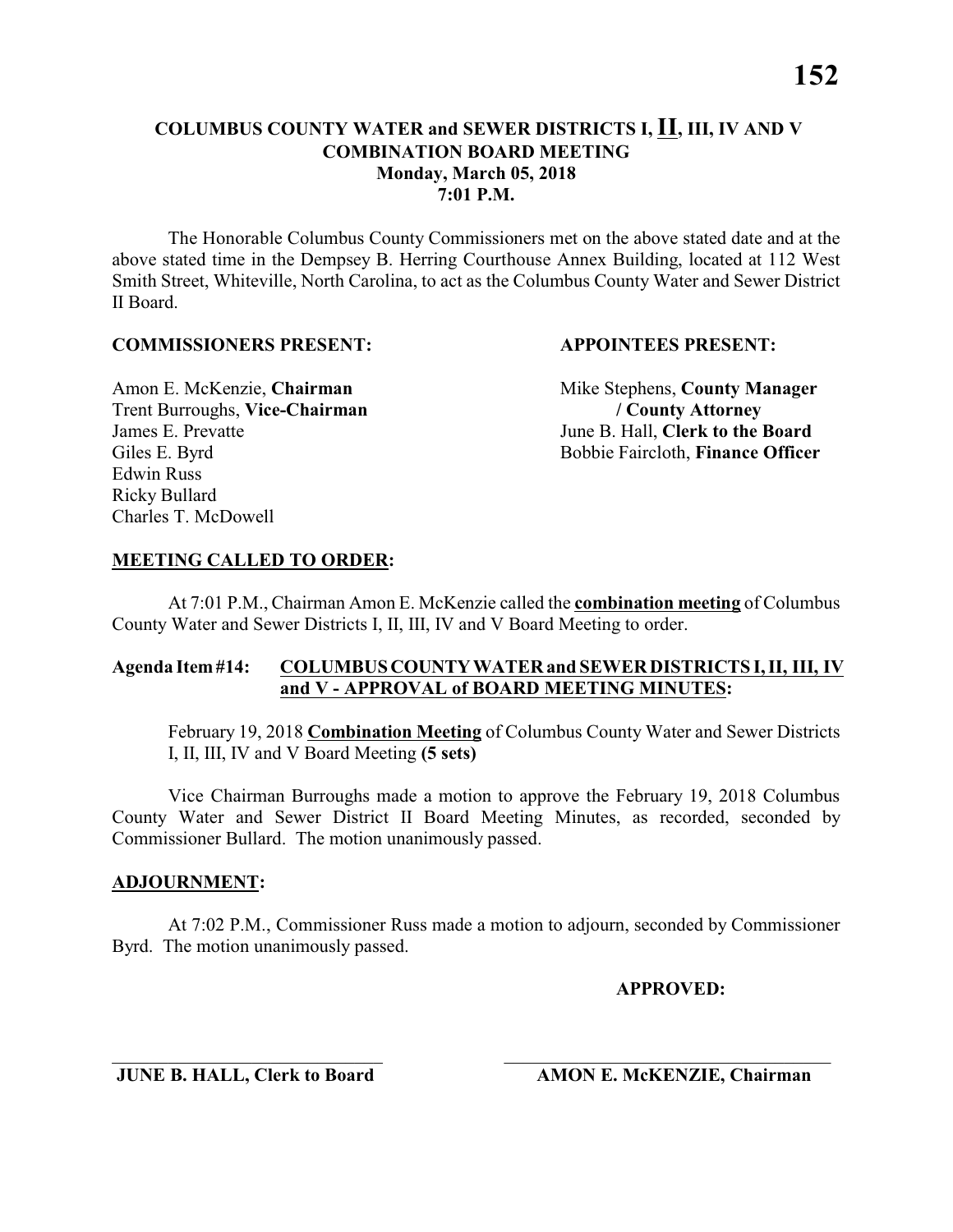## **COLUMBUS COUNTY WATER and SEWER DISTRICTS I, II, III, IV AND V COMBINATION BOARD MEETING Monday, March 05, 2018 7:01 P.M.**

The Honorable Columbus County Commissioners met on the above stated date and at the above stated time in the Dempsey B. Herring Courthouse Annex Building, located at 112 West Smith Street, Whiteville, North Carolina, to act as the Columbus County Water and Sewer District III Board.

#### **COMMISSIONERS PRESENT: APPOINTEES PRESENT:**

Trent Burroughs, **Vice-Chairman / County Attorney** James E. Prevatte June B. Hall, **Clerk to the Board** Edwin Russ Ricky Bullard Charles T. McDowell

Amon E. McKenzie, **Chairman** Mike Stephens, **County Manager** Giles E. Byrd Bobbie Faircloth, **Finance Officer** 

#### **MEETING CALLED TO ORDER:**

At 7:01 P.M., Chairman Amon E. McKenzie called the **combination meeting** of Columbus County Water and Sewer Districts I, II, III, IV and V Board Meeting to order.

#### **Agenda Item #14: COLUMBUS COUNTY WATER and SEWER DISTRICTS I, II, III, IV and V - APPROVAL of BOARD MEETING MINUTES:**

February 19, 2018 **Combination Meeting** of Columbus County Water and Sewer Districts I, II, III, IV and V Board Meeting **(5 sets)**

Vice Chairman Burroughs made a motion to approve the February 19, 2018 Columbus County Water and Sewer District III Board Meeting Minutes, as recorded, seconded by Commissioner Bullard. The motion unanimously passed.

#### **ADJOURNMENT:**

At 7:02 P.M., Commissioner Russ made a motion to adjourn, seconded by Commissioner Byrd. The motion unanimously passed.

\_\_\_\_\_\_\_\_\_\_\_\_\_\_\_\_\_\_\_\_\_\_\_\_\_\_\_\_\_ \_\_\_\_\_\_\_\_\_\_\_\_\_\_\_\_\_\_\_\_\_\_\_\_\_\_\_\_\_\_\_\_\_\_\_

**APPROVED:**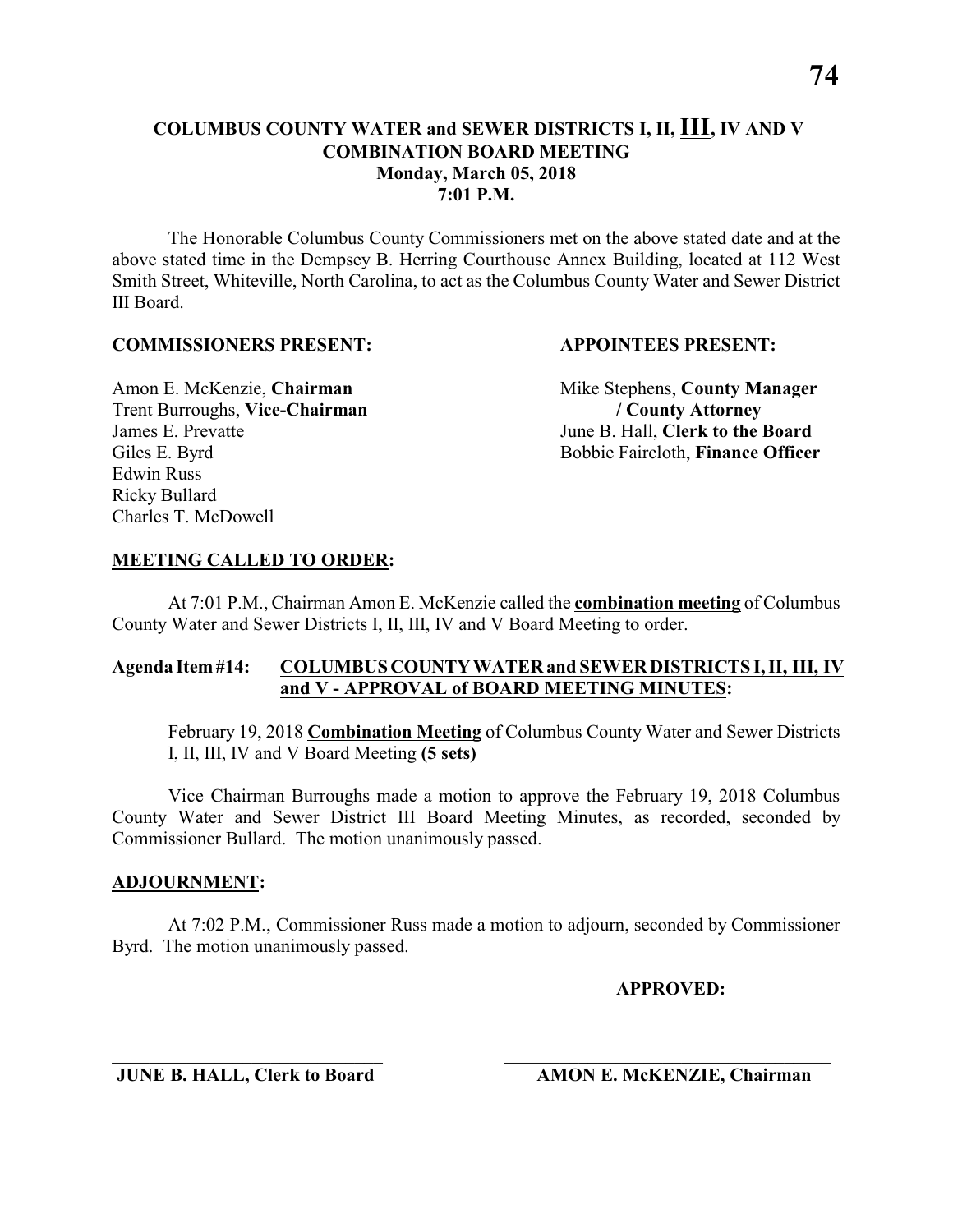**7:01 P.M.**

The Honorable Columbus County Commissioners met on the above stated date and at the above stated time in the Dempsey B. Herring Courthouse Annex Building, located at 112 West Smith Street, Whiteville, North Carolina, to act as the Columbus County Water and Sewer District IV Board.

#### **COMMISSIONERS PRESENT: APPOINTEES PRESENT:**

Trent Burroughs, **Vice-Chairman / County Attorney** James E. Prevatte June B. Hall, **Clerk to the Board** Edwin Russ Ricky Bullard Charles T. McDowell

Amon E. McKenzie, **Chairman** Mike Stephens, **County Manager** Giles E. Byrd Bobbie Faircloth, **Finance Officer** 

#### **MEETING CALLED TO ORDER:**

At 7:01 P.M., Chairman Amon E. McKenzie called the **combination meeting** of Columbus County Water and Sewer Districts I, II, III, IV and V Board Meeting to order.

#### **Agenda Item #14: COLUMBUS COUNTY WATER and SEWER DISTRICTS I, II, III, IV and V - APPROVAL of BOARD MEETING MINUTES:**

February 19, 2018 **Combination Meeting** of Columbus County Water and Sewer Districts I, II, III, IV and V Board Meeting **(5 sets)**

Vice Chairman Burroughs made a motion to approve the February 19, 2018 Columbus County Water and Sewer District IV Board Meeting Minutes, as recorded, seconded by Commissioner Bullard. The motion unanimously passed.

#### **ADJOURNMENT:**

At 7:02 P.M., Commissioner Russ made a motion to adjourn, seconded by Commissioner Byrd. The motion unanimously passed.

\_\_\_\_\_\_\_\_\_\_\_\_\_\_\_\_\_\_\_\_\_\_\_\_\_\_\_\_\_ \_\_\_\_\_\_\_\_\_\_\_\_\_\_\_\_\_\_\_\_\_\_\_\_\_\_\_\_\_\_\_\_\_\_\_

**APPROVED:**